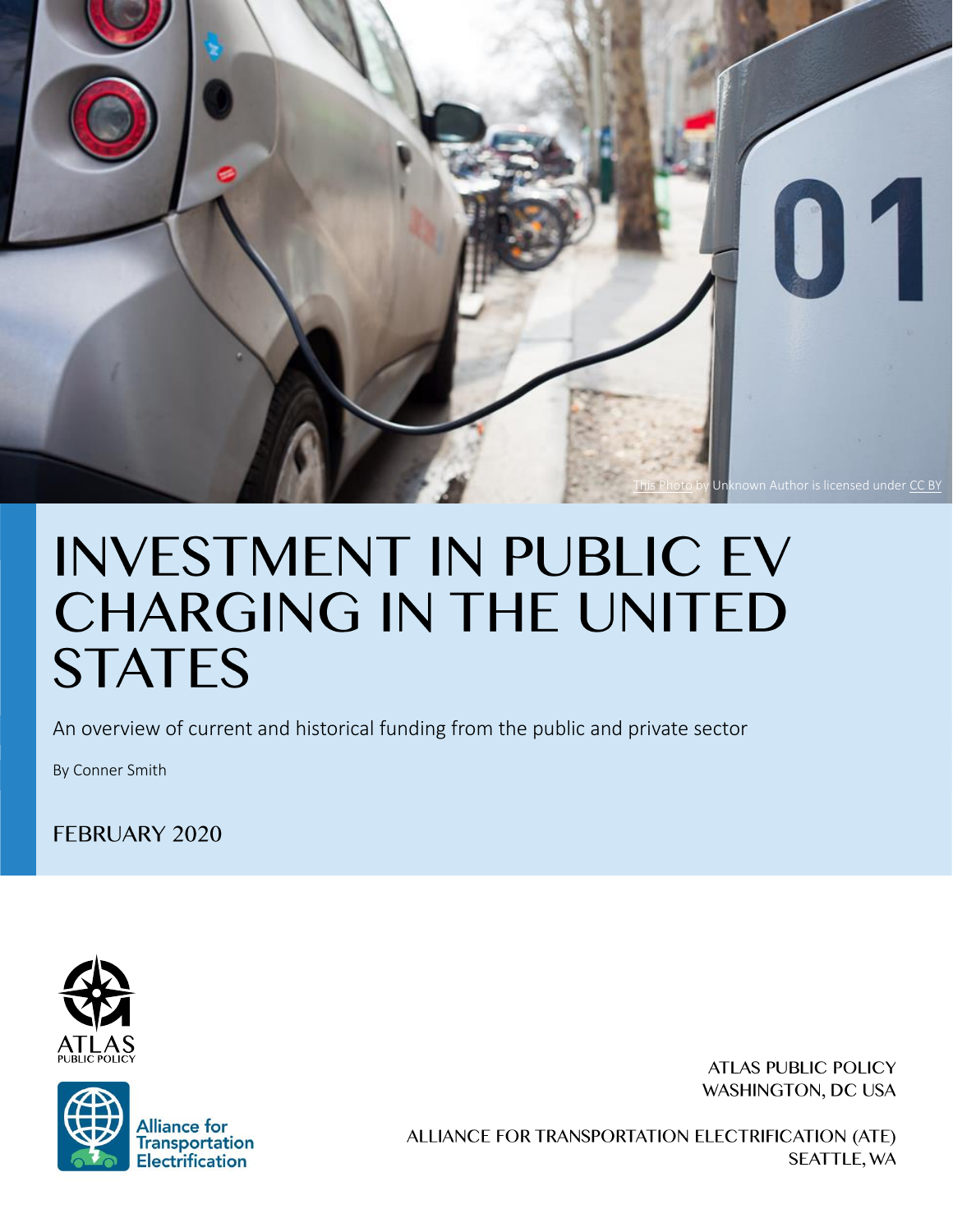This brief provides an overview of the historical and current state of government, private sector, and electric utility investment in publicly available charging infrastructure in the United States. This market is in the early stages of development. Multiple business models are being tested, and several sources of funding are being used. Several reports estimate the "infrastructure gap," or the need for publicly available infrastructure, to be very large over the next decade or two. The public charging network must grow by between four and 16 times from 2017 levels by 2025 in order to meet the needs of the anticipated EV market. The business case for investing in and hosting public charging stations remains challenging. As more EVs hit the roads, electric utility investment and government funding can enhance the value proposition of these services and lower the barriers associated with deploying infrastructure. With increasing funding available from both the electric utility and government sectors, charging service providers and related stakeholders have a significant, near-term opportunity to grow the public EV charging network in the United States and reduce the dependency on government subsidization over time.

# **OVERVIEW**

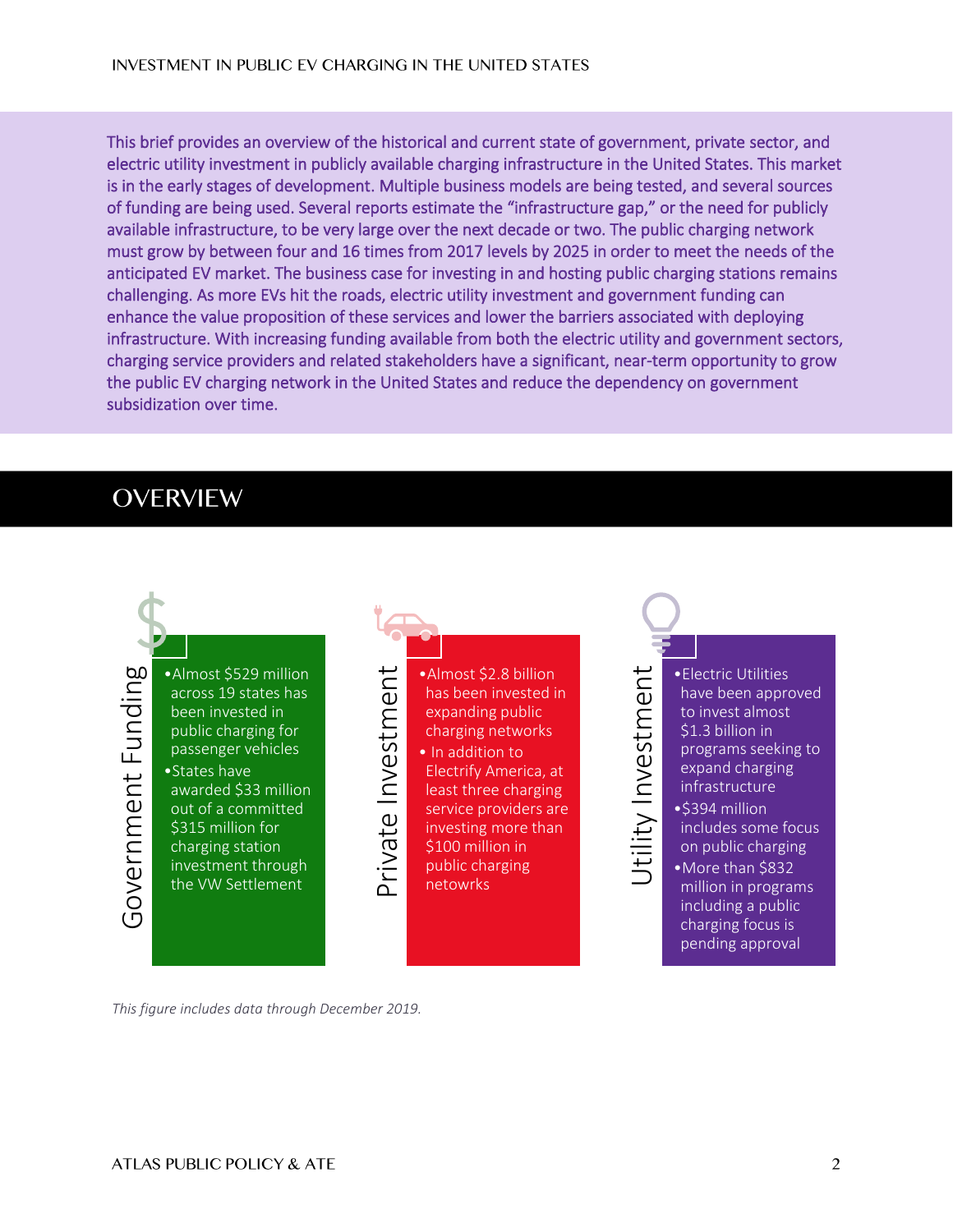# BACKGROUND OF PUBLICLY ACCESSIBLE EV CHARGING

Accessible public charging is essential to grow the electric vehicle (EV) market in the United States. Overall, public charging networks benefit from three primary funding types: government funding, private investment, and electric utility investment. Investment in publicly accessible charging infrastructure is critical to encouraging further EV adoption and meeting climate goals [1, 2]. Publicly accessible EV charging infrastructure in the United States has grown from almost no available stations in 2010 to more than 56,000 ports at 19,000 locations through the end of 2019, not including Tesla's 15,500 proprietary ports at more than 4,500 locations [3]. Much of this growth has occurred since 2017 and the business case for investing in EV charging has improved somewhat as the EV market has grown. In the early days, challenges including high upfront costs, uncertain demand, and consumer willingness to pay for charging services was prohibitive to the development of a robust private market. Many of these challenges still remain. In order to reduce these uncertainties and act as a catalyst for market transformation, government funding continues to be essential to encourage private investment and demonstrate the various charging business models that would capture the direct and indirect benefits of EVs [4].

### Box 1. What Makes a Charging Station "Public"?

While there are some disputes over what constitutes a "publicly accessible" station, the Alternative Fuel Data Center (AFDC) classifies a station as "public" as long as it is not located at a private residence, multiunit dwelling (MUD), workplace, private fleet depot, or any other location that restricts parking access. The California Air Resources Board defines a charging station as publicly accessible as long as the "[charging station] and associated parking space or spaces designated by a property owner or lessee [is] available to, and accessible by, the public for any period of time" [5]. The Public Service Commission of New York employs a similar definition which includes any charging stations "without site-specific physical access restrictions" [6] Public charging locations can typically support both Level 2 and DC fast charging stations.

Public charging stations are considered essential for those without access to residential charging and DC fast charging in particular can facilitate longer range travel while improving the convenience of charging to reduce range anxiety [7]. The AFDC notes that public charging stations are typically found in locations where drivers are concentrated and spend significant periods of time parked. Some of these locations include:

- Shopping Centers
- Airports
- Hotels
- Government Offices
- Public Parks
- Public Parking Lots
- Other Businesses
- Truck stops, gas stations, and along transportation corridors
- City curbsides and right-of-way locations

A majority of the early funding for EV charging came through the American Recovery and Reinvestment Act (ARRA) of 2009, which included investment worth more than \$700 million in competitive, cost-share grants specifically directed towards clean transportation projects, including EV and charging deployment.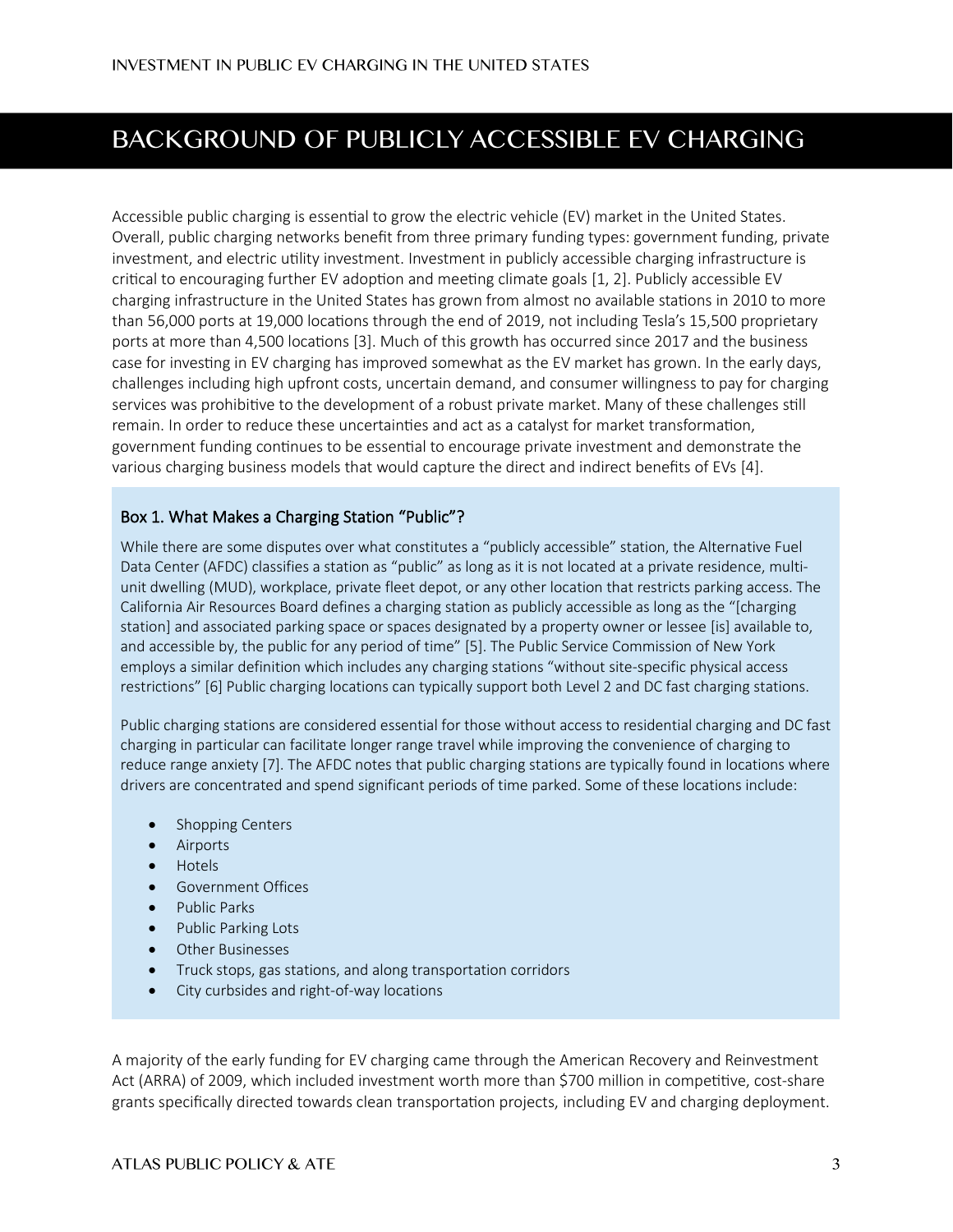Roughly \$300 million of this was administered by Clean Cities Coalitions for innovative clean transportation efforts for alternative fuels at the regional level and the remaining \$400 million was split between five core transportation electrification projects overseen by the Idaho National Laboratory (INL) [8, 9]. Between 2011 and 2013, the five projects overseen by INL deployed more than 17,000 Level 2 charging stations at both private residences and public locations and more than 100 DC fast charging stations across 22 regions of the United States [10].

ARRA also contributed critical early funding to local governments through the Clean Cities projects that jumpstarted ambitious transportation electrification plans. Following initial funding for projects through ARRA, Columbus, Ohio in particular went on to secure a \$50 million grant through the Department of Transportation's Smart Cities Challenge in 2016, which includes funding for publicly accessible EV charging [11].

Federal funding laid the foundation for regional and state EV charging networks, especially in California, New York, and the rest of the Northeast. As of November 2019, programs in at least 19 states offer public funding through grants, rebates, and tax credits to reduce upfront costs and lower the payback time for charging stations. California and New York are the leaders in government funding for charging infrastructure, accounting for almost 90 percent of the total \$527 million invested in publicly available charging at the state level [12]. States have only spent 11 percent of more than \$315 million committed to light-duty charging infrastructure through the Volkswagen Settlement as of December 2019.

Some government-funded projects provided seed funding for charging service providers that are now a critical source of private investment for publicly accessible EV charging. ChargePoint, which has deployed the most charging ports in the United States, completed their ARRA project in 2013 and was able to deploy more than 4,600 public and residential Level 2 charging stations with the help of a \$15 million grant [13, 14]. However, not all early efforts to expand the EV charging network were successful; some companies could not turn early public investments into viable businesses. For example, after receiving almost \$100 million in federal grants through the ARRA to build a nationwide charging network, ECOtality went bankrupt in 2013 and sold their assets to Car Charging Group [15, 16]. Car Charging Group faced many challenges bringing the network up to par and many of their stations sat idle, leading some stakeholders in the EV charging industry to express concerns around overstating charging station availability in some areas [17].

Overall, increasing public sector investment in publicly accessible EV charging has helped improve the private case for hosting charging stations. A recent study by Atlas assessed the business case for hosting charging stations in New York and revealed several potential pathways to profitability for station hosts. The report also concluded that public funding could enhance the chance of profitability of hosting a charging station [4].

Over a similar time period that ARRA projects were being implemented, electric utilities also increased their engagement with the EV market. Early efforts from California utilities to promote transportation electrification were put on hold by the California Public Utilities Commission (CPUC) in 2011. The Commission expressed concern that utility involvement could hinder the development of a private market and that recovering investment costs through the entire customer base could disproportionally benefit a small segment of wealthy EV owners, an outcome known as "cost shifting." [18]. In subsequent years, as an uneven market developed across the state and high-profile bankruptcies, including the aforementioned ECOtality, took place, an unfavorable business case for charging emerged. In response to the unfilled charging infrastructure gaps and the need to accelerate the market to reach EV deployment goals, the CPUC reversed this decision in 2014 and allowed utility involvement in EV charging infrastructure on a case-by-case basis.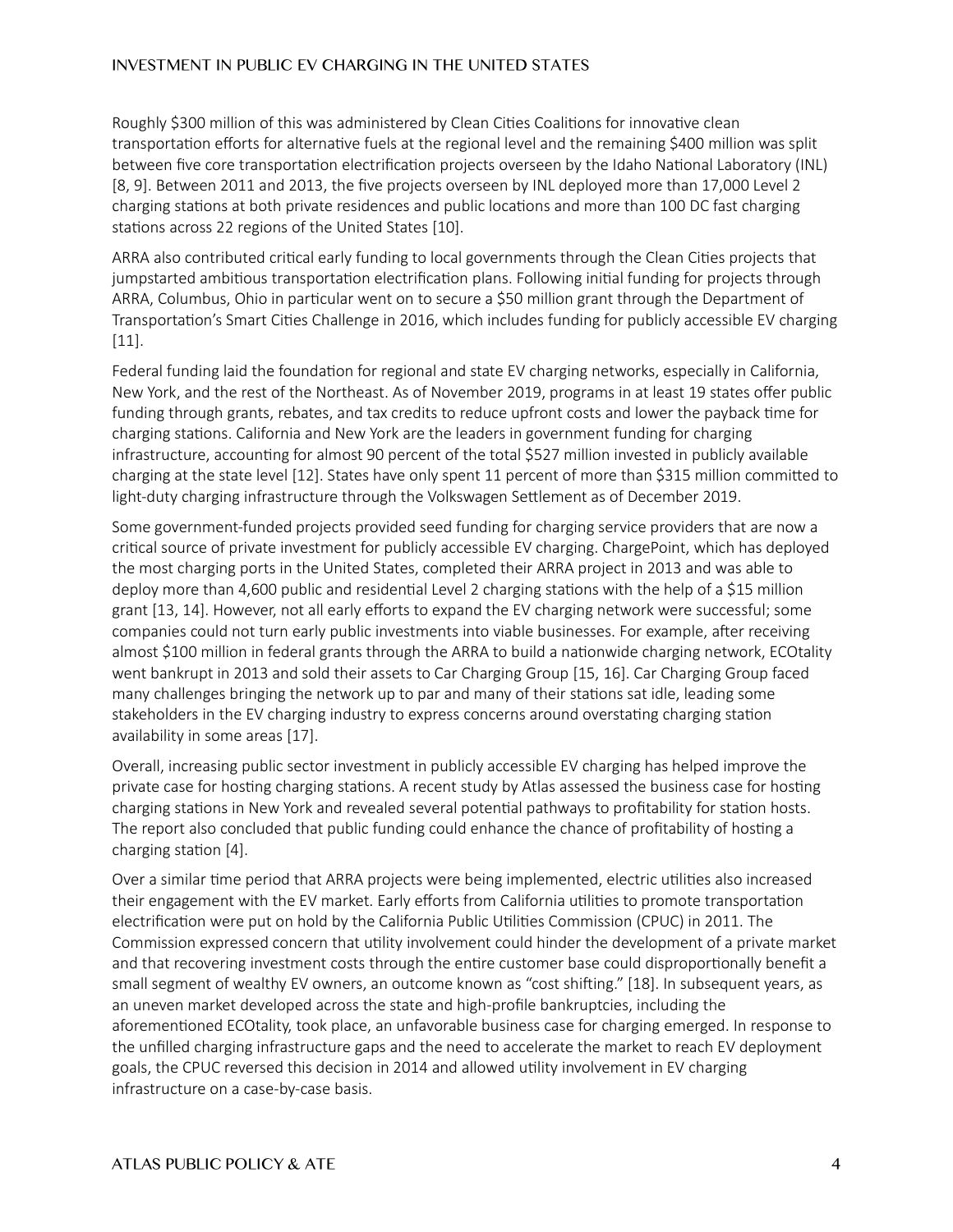Following the CPUC's reversal and the adoption of other state policy, California is now the leader in both EV adoption and EV infrastructure deployment. In 2015, the state enacted SB 350 to further encourage utility engagement in the EV market, citing this effort as a core component of California's ambitious emissions reduction efforts [19]. California's utility and state investment has supported the growth of a robust private market for EV charging and is now host to the most vibrant EV charging market in the country.

California utilities lead in electric utility investment in programs including a focus on publicly accessible EV charging, accounting from more than 48 percent of the total \$394 million invested by electric utilities in 22 states through December 2019 [20]. The surge in utility engagement in the EV market since 2017 has helped to improve the business case for owning and deploying publicly available charging infrastructure, while helping capture the benefits of EVs to all ratepayers through increased utilization of existing electrical grid assets [21]. The state has been able to implement programs encouraging off-peak charging where increasing EV adoption has resulted in lower electricity rates for all utility customers, including those who do not own an EV [21].

Despite considerable progress since the early days of the EV charging market, publicly accessible charging infrastructure in the nation's leading EV markets will need to increase by between four to 16 times by 2025 to meet the expected EV market growth and deployment goals [22, 23, 24]. The following sections go into greater detail on how government, private sector, and electric utility programs are working to address this infrastructure gap.

# GOVERNMENT INVESTMENTS FROM GRANTS, REBATES, **AND TAX INCENTIVES**

A range of both national and state-led initiatives are seeking to accelerate charging infrastructure deployment across the country. In addition to the ARRA investments discussed above, the intermittently available Alternative Fuel Vehicle Refueling Property Credit has awarded \$537 million in tax credits for charging infrastructure through the end of 2017 when it expired [25]. Although the U.S. Congress renewed the federal tax credit for charging infrastructure for one year in late 2019 [26], action by Congress on legislation for new funding programs is highly uncertain today; indeed, it is likely that state and local governments will continue to lead the way on funding for publicly accessible charging networks.

On the state level, almost \$529 million in rebates, grants, and tax credits has been awarded for public charging infrastructure across 19 states through December 2019. Programs like the New York Power Authority's EVolve NY and the California Energy Commission's Clean Transportation Program far outpace others in terms of total investment and four out of the five largest state programs are managed by these two states. All of the top five states for utility investment are also among the states investing public funds in charging network expansion [12]. [Table 1](#page-5-0) provides an overview of the largest public programs seeking to expand the public charging network.

Currently ranked  $32^{nd}$  and  $18^{th}$  among all states in terms of DC fast charging stations and Level 2 stations per person, respectively, New York is looking to close the charging gap [27]. The state has made significant progress with almost \$290 million in public investment dedicated to charging stations. A majority of this comes from the \$250 million committed by the New York Power Authority (NYPA) through the EVolve NY plan [28]. Supplemented by the New York State Energy and Resource Development Authority (NYSERDA)'s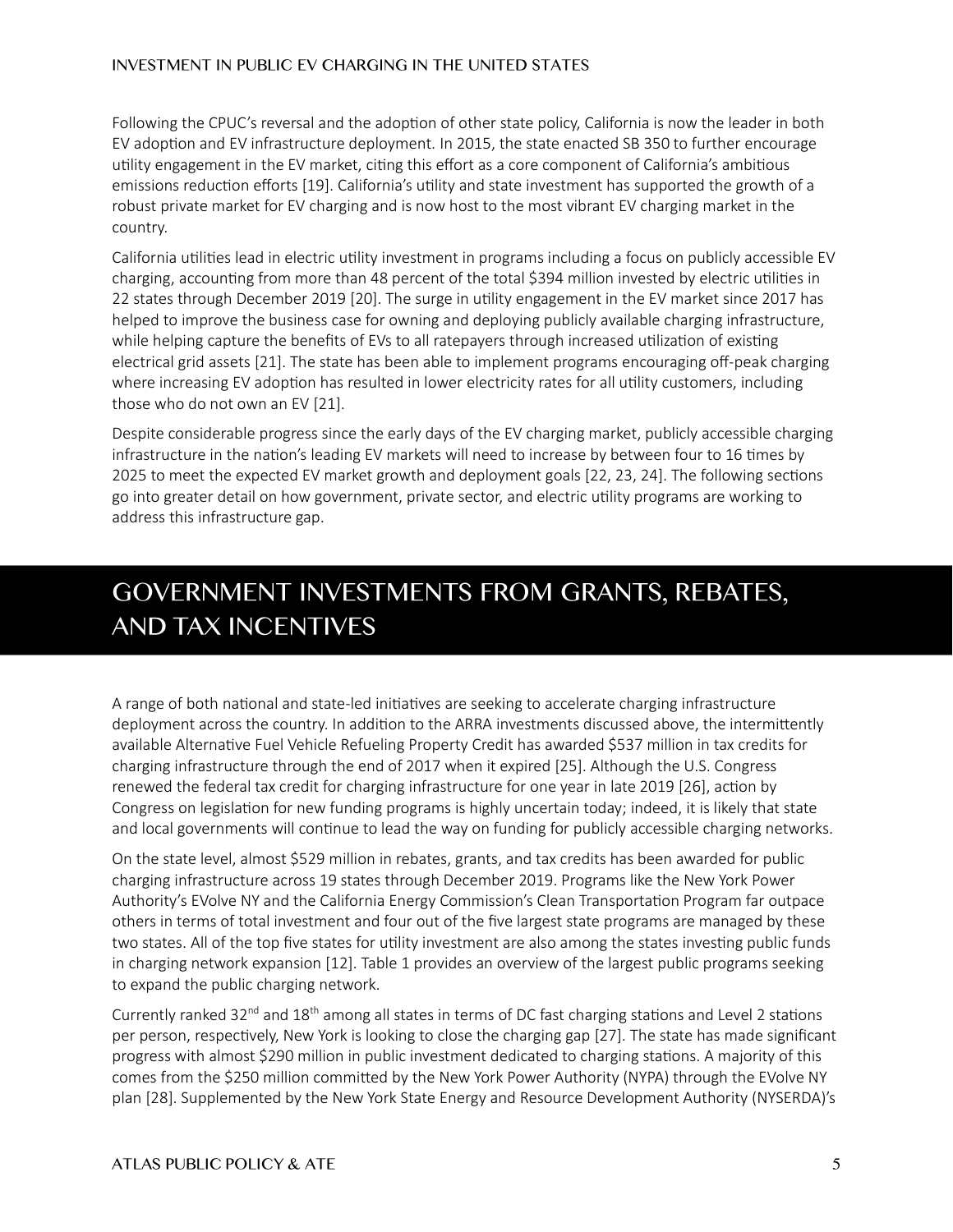Charge Ready NY program and Governor Cuomo's Green New Deal, New York is set to rapidly expand the publicly accessible charging market [29]. New York also administers one of the largest consumer tax credit programs for charging stations with a cost of more than \$3 million in 2019 alone [30]. New York's market acceleration is complemented by efforts to gather data on station use and operational lessons from recipients of NYSERDA's Charge Ready NY grants; data collection and analysis by NYSERDA equips the state with actionable information on the business case for hosting charging stations and effective ways to encourage private investment.

<span id="page-5-0"></span>

|  | TABLE 1: LEADING STATE PROGRAMS FOR INVESTMENT IN PUBLIC CHARGING INFRASTRUCTURE |
|--|----------------------------------------------------------------------------------|
|--|----------------------------------------------------------------------------------|

| State      | Program              | Investment     | <b>Timeline</b> | <b>Status</b>            |
|------------|----------------------|----------------|-----------------|--------------------------|
| New York   | EVolve NY            | \$250 million  | 2019-2025       | <b>Funding Available</b> |
| California | ARFVTP               | \$158 million  | 2015-2024       | <b>Funding Available</b> |
| California | CAL <sub>e</sub> VIP | \$51 million   | 2016-2020       | <b>Funding Available</b> |
| New York   | Green New Deal       | \$31.6 million | 2019-2025       | <b>Funding Available</b> |
| Virginia   | VW Settlement        | \$14 million   | 2018-2019       | <b>Funding Awarded</b>   |

*This table shows the top five state programs in terms of total investment in charging infrastructure through December 2019. All of these programs include funding for public charging. New York and California lead other states by a wide margin, accounting for almost 90 percent of the total funding recorded on the Atlas EV Hub.* 

#### *Source: [12]*

Though it is not possible to estimate the amount of funding specifically for charging infrastructure at the state level in California since several state programs do not disaggregate charging station investment from vehicle investment, it is clear California leads in state investment in charging infrastructure. Overall, the California Energy Commission (CEC) leads the state's investment with almost \$200 million committed to charging infrastructure deployment [12]. This includes a recent announcement of \$62.7 million in investment for EV charging through the Clean Transportation Program, formerly known as the Alternative and Renewable Fuel and Vehicle Technology Program (ARFVTP) [31]. California also leads the way in investment for medium- and heavy-duty charging with at least \$30 million from the Clean Transportation Program going to electric bus and truck charging [32]. The CEC also oversees the California Electric Vehicle Infrastructure Project (CALeVIP), which is currently funded at \$51 million with the potential to increase to \$200 million [33].

Other states are also allocating significant grant funding to expand the charging network albeit at lower levels than California and New York. In Maryland, the state's Electric Vehicle Supply Equipment (EVSE) Rebate Program has gone through two rounds of awards already and is oversubscribed for the \$3.6 million in available funding through the first half of 2020 [34]. Colorado is targeting publicly accessible fast charging along highway corridors through their Charge Ahead Colorado rebate program and has awarded more than \$10 million to the charging service provider ChargePoint to build the network [35]. In December 2018, ChargePoint was also announced as the winner of a \$3.15 million grant from Maine to deploy fast charging stations along highway corridors using funds from the VW Settlement [36]. Earlier that year in August, Virginia awarded \$14 million to EVgo through the Volkswagen Settlement. As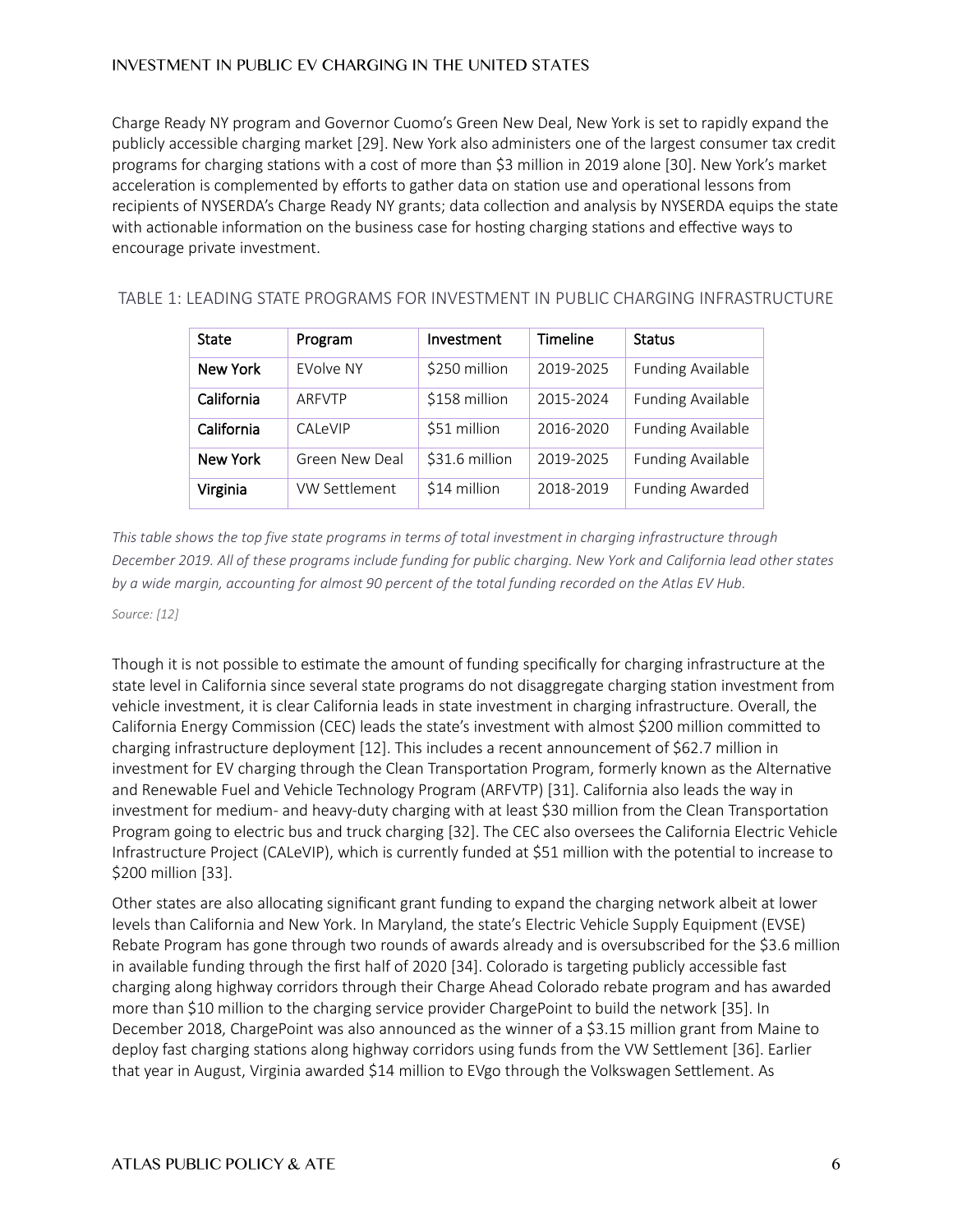mentioned earlier, the VW Settlement is expected to yield more than \$315 million specifically for publicly accessible EV charging across all states [37].

Two states have also employed market-based credit systems to encourage transportation electrification. California's Low Carbon Fuel Standard (LCFS), a fuel-neutral, market-based program offering credits to entities that reduce the carbon intensity of transportation fuels, helps to advance both EV and charging infrastructure deployment in the state. Overall, the LCFS supports transportation electrification across a variety of sectors and uses and has generated more than \$100 million in credits for utilities, drivers, charging station hosts, and other entities each year since 2017 [38]. As of December 2019, Oregon is the only other state to adopt a similar program with their Clean Fuels Program. While the program is still in its early stages, primary stakeholders including the utilities Portland General Electric and Pacific Power have generated an estimated \$7 million from the credit system and expect to secure another \$5.5 million in 2020 to go towards transportation electrification initiatives [39].

For California's LCFS, regulations from the California Air Resources Board require utilities in the state to use the credits they generate through the LCFS program to benefit current and future EV customers [40]. A 2018 amendment to the program introduced capacity-based credits for DC fast charging that would reward the investor based on the projected capacity of the station rather than the usage alone. Capacitybased credits are limited to five percent of all credits and while data reporting does not yet suggest the impact of this addition, industry stakeholders expect this to boost EV and charging deployment [38]. Publicly-owned utilities in California including the Los Angeles Department of Water and Power and Sacramento Municipal Utilities District also benefit from the LCFS program and use funds generated through the credit system to finance publicly accessible EV charging [41, 42].

Early success from credit programs in California and Oregon could encourage states to implement similar programs. Washington enacted HB 2042 in mid-2019 to extend its infrastructure funding program and reinstate its vehicle incentive [43]. The Washington Legislature also passed HB 1512 in 2019 that directed municipal utilities to invest directly in charging infrastructure and required all utilities to develop and file comprehensive transportation electrification plans recognizing their critical role in market transformation [44]. Moreover, LCFS bills have been introduced in both the Washington and New York State Legislatures as a possible mechanism to spur EV charging market development [45, 46]. Market-based credit programs like these can provide valuable near-term funding to expand charging networks in which stakeholders like electric utilities can participate and convey benefits to all customers, ratepayers, and charging station site hosts.

# PRIVATE INVESTMENT SUMMARY

Private investment in the public charging network is increasing as well and charging service providers often work directly with state agencies to support public programs. Charging service providers continue to tap into a variety of investment sources such as private equity and venture capital, including the unregulated venture arms of electric utilities, as well as government grants. This section summarizes direct investments in private companies and investments in charging deployment in an attempt to quantify the amount of private investment in the charging market.

The Volkswagen Settlement resulted in the single largest private investment in charging infrastructure with the creation of Electrify America. Through the settlement, Volkswagen was required to contribute \$2 billion in funding and establish Electrify America as a subsidiary responsible for investing in a nationwide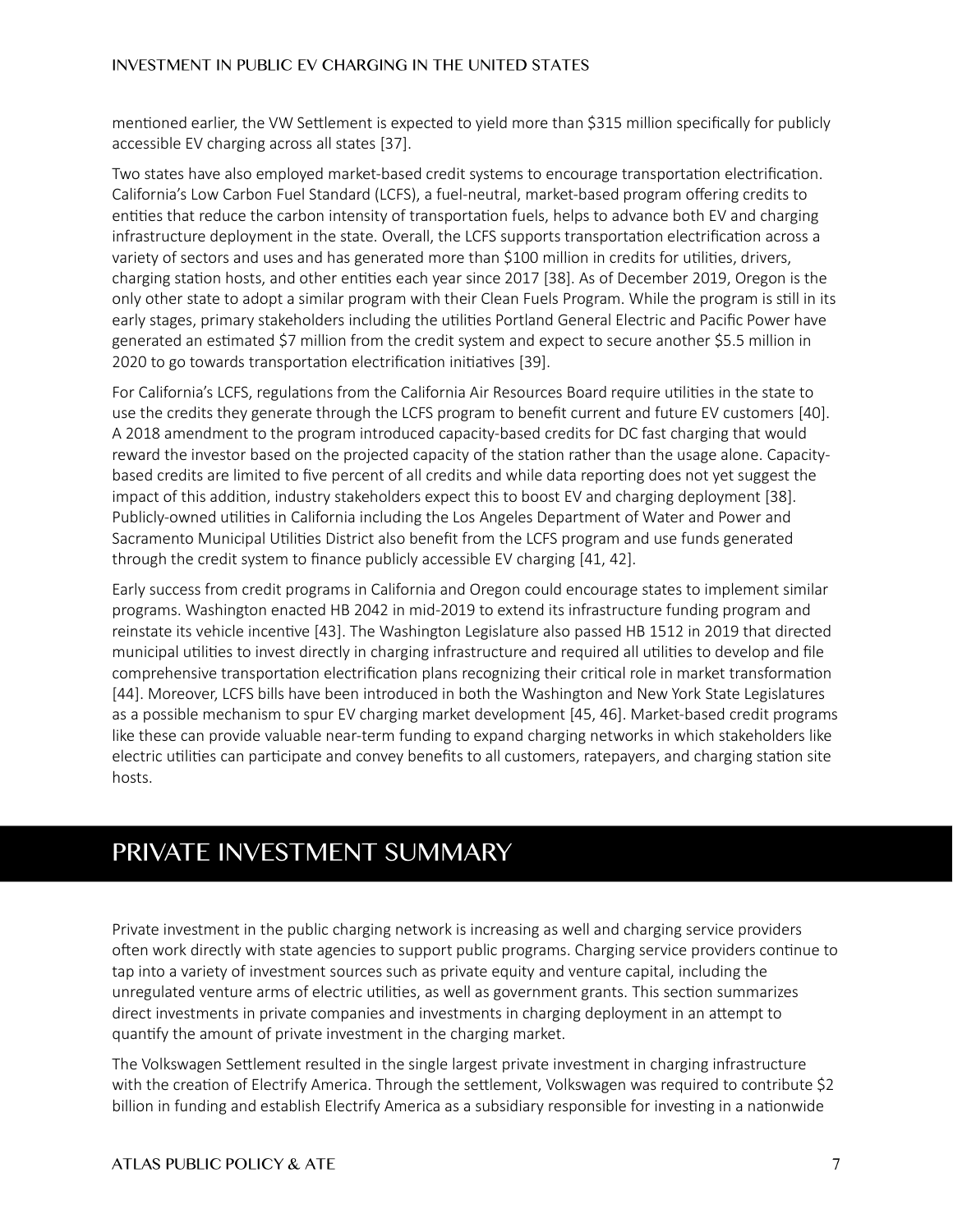network of publicly accessible charging stations through 2026 [47]. Though Electrify America is a private company allowed to earn a profit, plans for the \$2 billion investment, including \$800 million in California alone, must be approved by the U.S. Environmental Protection Agency and the California Air Resources Board for the company's national and California-specific plans, respectively [48].

In addition to Electrify America, other leading charging service providers including ChargePoint, Volta, and EVgo have made significant investments in publicly accessible EV charging [14]. Public information is difficult to obtain for many of the charging service providers in the United States. Investment totals in [Table 2](#page-7-0) are estimated from announcements that also include general fundraising and operational support.

| Company                  | Investment     |
|--------------------------|----------------|
| <b>Electrify America</b> | \$2 billion    |
| ChargePoint              | \$290 million  |
| Tesla <sup>1</sup>       | \$183 million  |
| Volta                    | \$126 million  |
| EVgo                     | \$100 million  |
| <b>EV Connect</b>        | \$28 million   |
| Greenlots                | \$25 million   |
| Total                    | \$2.75 billion |

## <span id="page-7-0"></span>TABLE 2: INVESTMENTS IN PUBLIC CHARGING INFRASTRUCTURE AND CHARGING SERVICE PROVIDERS IN THE UNITED STATES

*This table outlines both privately raised funds and direct private investment by charging service providers supporting the public charging network and associated infrastructure. Electrify America, which was created because of the Volkswagen Settlement, leads with a significant portion of this total. These investments were assembled from press releases, press reports, and other publicly available sources such as Crunchbase. Tesla's investments are estimated based on per-station cost estimates and deployment of its Supercharger network and do not include Level 2 destination charger investment.* 

*Source: [14]*

Overall, more than \$2.7 billion in private investment for publicly accessible EV charging has been announced through December 2019. This does not include cost-share investment from the site hosts themselves, which can match the amount of investment from the charging service provider or government entity in some cases. For state rebate programs like the California Electric Vehicle Infrastructure Project (CALeVIP), site hosts are required to provide at least 25 percent of the total investment in public DC fast charging stations [49]. Private investment figures are based on the best available information and some companies that are not publicly traded have limited investment

<sup>&</sup>lt;sup>1</sup> Tesla has not directly reported investment in their proprietary charging network since 2016. Total investment numbers are estimated using the company's most recent SEC filings, external estimates of the per-station cost for a Tesla Supercharger, and the number of Superchargers deployed around the country through December 2019. This estimate does not include Level 2 destination charger investment as that information has never been reported by Tesla.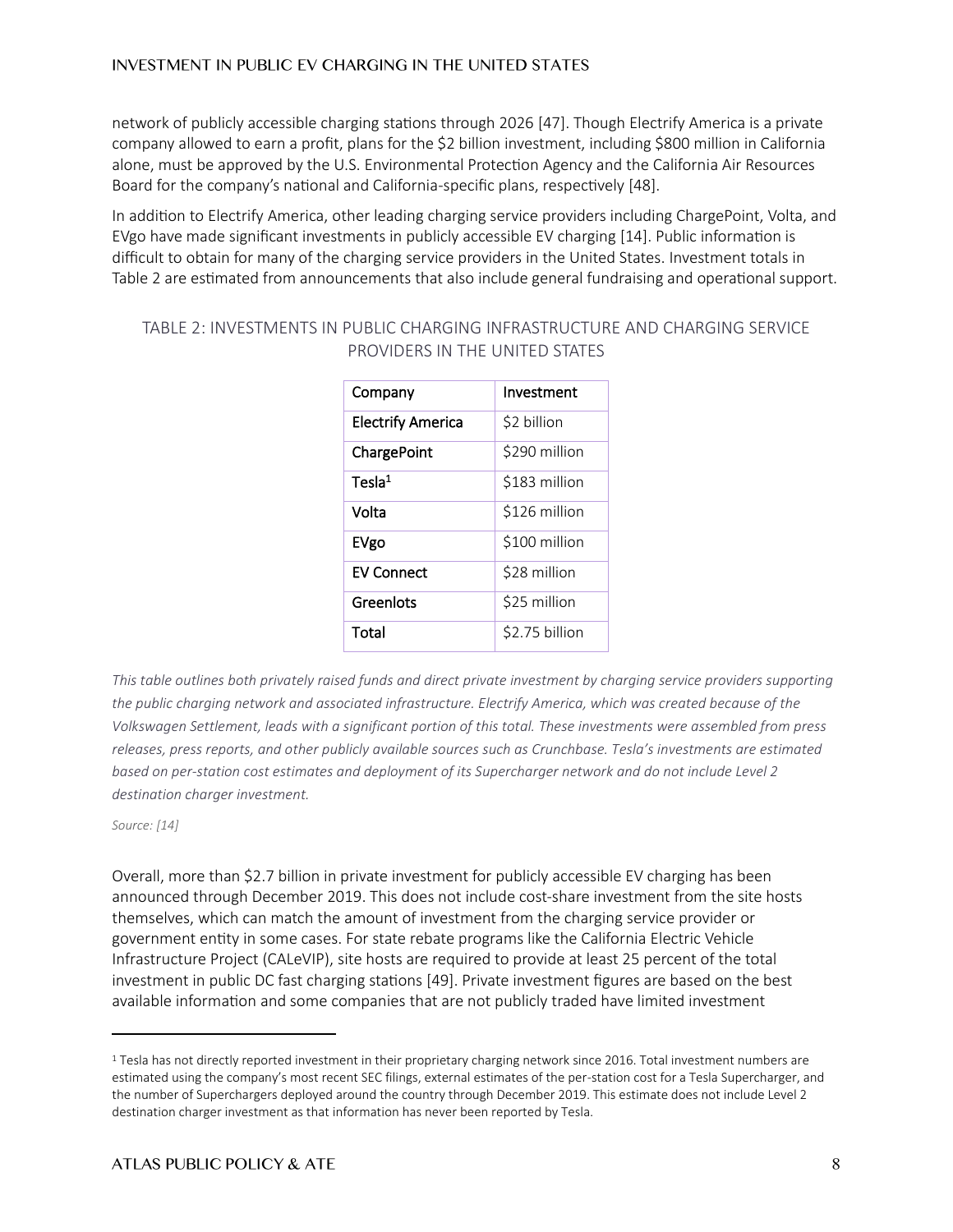information. For example, these investment estimates also do not include major industry developments including the acquisition of Greenlots by Royal Dutch Shell in January 2019 [50].

Electrify America accounts for more than 73 percent of the total private investment in charging infrastructure [51]. The company is quickly expanding its fast charging network, becoming the largest nonproprietary fast charging network in the country in November 2019. Electrify America is also working to improve access to charging through roaming agreements with ChargePoint and EVgo that allow drivers to plug-in at stations on those networks for no additional fee [52, 53].

As more of these charging service providers move towards peer-to-peer roaming agreements, operational issues such as plug standardization and hardware and software communication protocol standardization will need to be addressed. Regulators in some states are pushing for a move to dynamic systems such as the Open Charge Point Interface (OCPI) to facilitate payment interoperability, which has enabled increased mobility for EV owners in the European market, and Open Charge Point Interface for charger hardware and software interoperability [54].

As the largest overall charging service provider on a charging port basis, ChargePoint has received at least \$415 million from investors, \$290 million of which is designated exclusively for the U.S. charging market [14]. While most of these stations are Level 2 and owned by the site hosts, ChargePoint also deploys DC fast charging stations. In addition to this private funding, the company has been successful at winning government funding awards through the VW Settlement as discussed above.

As is the case with Electrify America, EVgo's network was greatly expanded in California as a result of a government settlement. In 2012, the CPUC reached an agreement with the energy generation company NRG Energy to recover losses caused by the utility's predecessor, Dynegy, in the California energy crisis of 2001 [55]. The terms of the settlement directed NRG to invest more than \$100 million in publicly accessible fast charging throughout the state through its EVgo network [56]. EVgo has since been acquired twice, first by Vision Ridge Partners in 2016 and most recently by LS Power at the end of 2019 [57]. These acquisitions have opened up deeper pools of resources for the company, helping them leverage both government and private investment to expand their reach beyond California to serve EVs across the country. In August 2019, the company announced a six-year partnership with Nissan that will lead to the installation of 200 new DC fast charging stations in cities around the country. While the investment details concerning this project are unspecified, EVgo estimates that Nissan has already invested at least \$60 million to support more than 2,000 charging stations around the country [58].

Tesla, the nation's leading EV manufacturer, has invested more than other automakers in charging deployment in the United States and continues to expand their Supercharger network to boost sales and reduce range anxiety. While the company has not reported direct investment in the network since 2016, investments from the company likely total more than \$180 million based on corporate filings and the total stations deployed [14]. General Motors is also making moves to advance the EV charging market with the announcement of a partnership with engineering giant Bechtel in 2019. Neither company has released information on the size of this venture, although early reports estimated that "thousands" of charging stations could be deployed [59].

Investment from charging service providers alone is unlikely to meet charging infrastructure needs and partnerships or joint ventures with automakers, fleet operators, and other private companies will likely continue to play a valuable role in the development of the market [24]. Other forms of these partnerships could materialize as more long-range EVs are introduced in the market and the importance of publicly available charging increases.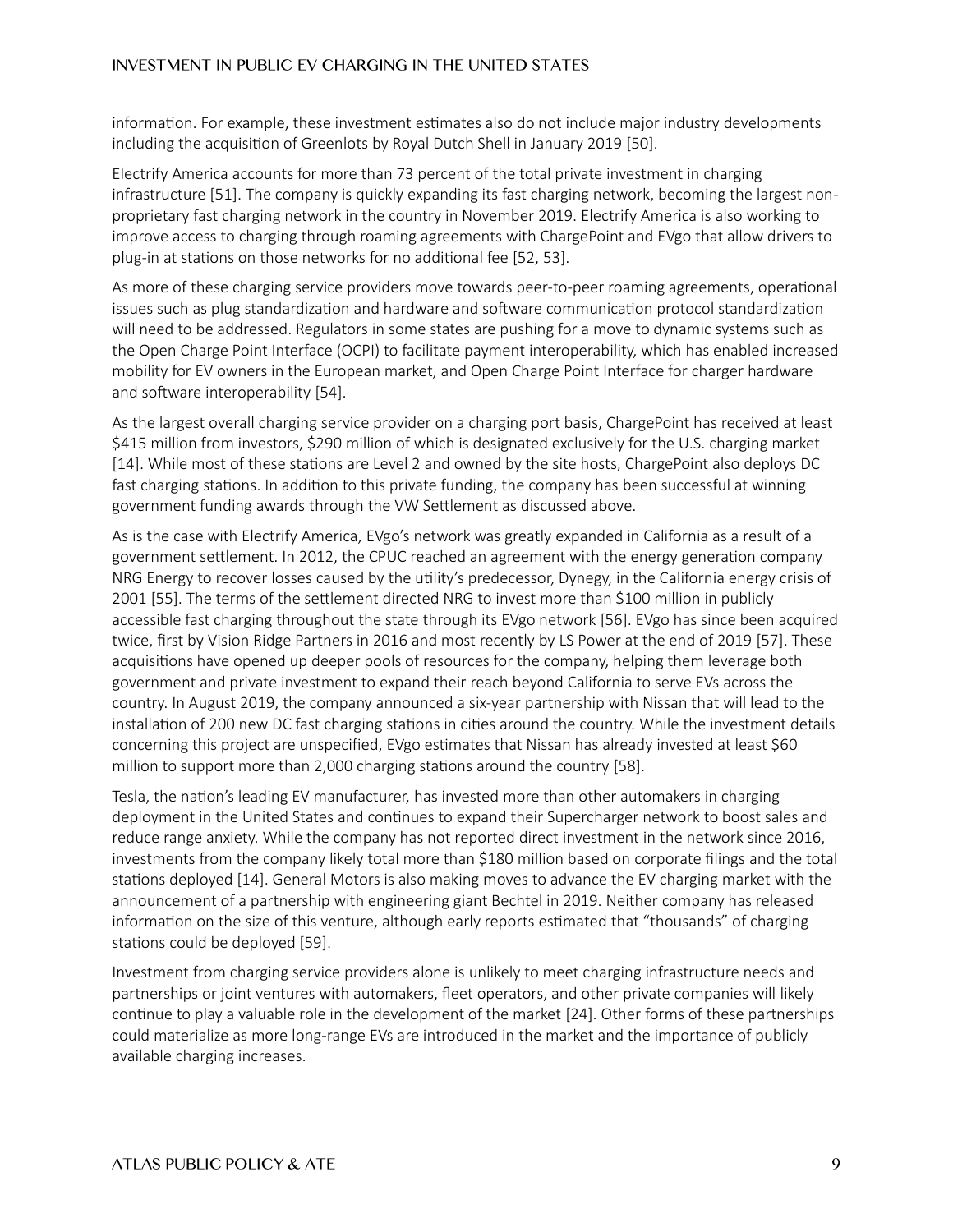# ELECTRIC UTILITY INVESTMENTS IN EV CHARGING

Since 2012, electric utilities across 23 states have been approved to invest more than \$1.3 billion in programs supporting the expanding charging network. In some states like California (SB 350), Colorado (SB 19-077), Oregon (SB547), and Washington (HB 1512), the legislature has directed the utilities to file comprehensive transportation electrification programs with the state commissions, and for the commissions to review, modify, and approve them in a timely manner. In other states, such as Michigan, Minnesota, Maryland, Georgia, and Missouri, the commissions have acted under their general ratemaking authority in accepting, reviewing, and approving pilot programs for transportation electrification deployments that serve "the public interest." Electric utility customers (or ratepayers) serve as the main source of funding for these projects and electric utilities benefit from access to capital that can be allocated over long time horizons. Regulated utilities, bound by numerous statutes and detailed rules, are typically required to ensure universal access for all customers, like EV owners, who request service under line extension and other Commission policies. Utilities are also required to submit programs that meet the "just and reasonable" standard for ratemaking. The emphasis on fairness for utilities when investing in new technologies makes them a key player in jump-starting public charging networks in their service territories. Utility investment in transportation electrification conveys benefits beyond EV owner benefits and EV programs that generate more revenue than their costs, such as through off-peak charging, have been shown to deliver grid benefits that result in lower rates for all customers [21].

While there has been significant utility engagement in EV charging, direct utility ownership of charging stations is less common than investments in make-ready infrastructure, rebates, and line-extensions. Overall, only \$165 of the total approved utility investment supporting charging infrastructure is going towards utility-owned charging stations. Almost all of the 339 utility-owned DC fast charging stations and roughly half of the 6,860 Level 2 stations are publicly accessible. These stations account for 60 percent of the total approved investment in utility-owned stations [20].

| <b>State</b>  | Investment     | DC Fast Charging Stations | Level 2 Stations |
|---------------|----------------|---------------------------|------------------|
| California    | \$190 million  | 342                       | 10,109           |
| Massachusetts | \$47.1 million | 72                        | 3,955            |
| New York      | \$36 million   | 1,074                     | - 0              |
| Maryland      | \$21.5 million | 85                        | 874              |
| Missouri      | \$14.5 million | 108                       | 1,138            |

## <span id="page-9-0"></span>TABLE 3: LEADING STATES FOR APPROVED ELECTRIC UTILITY INVESTMENT IN PROGRAMS SEEKING TO EXPAND PUBLIC CHARGING INFRASTRUCTURE

*This table shows the top five states with the highest approved electric utility investment in public charging infrastructure through December 2019. Not all of the investment totals included above will go directly towards public charging. There is a heavy concentration of investment in California and the Northeast.*

*Source: [20]*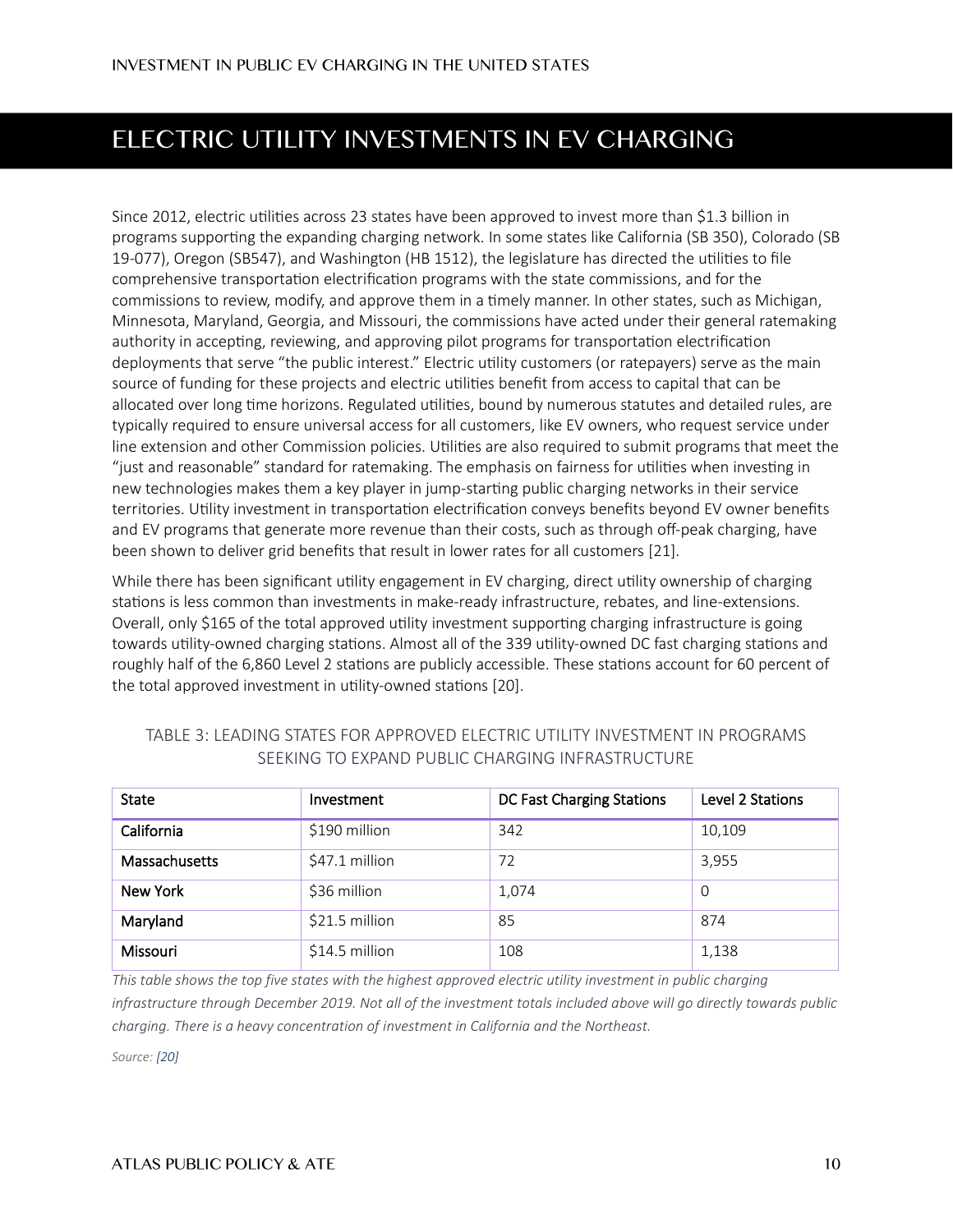Including programs beyond utility ownership, approved investment in programs including a public charging focus is worth \$394 million. This accounts for more than 30 percent of all approved utility funding for charging infrastructure and supports 2,375 DC fast charging stations and 19,625 Level 2 stations. Many utility programs including a public charging focus do not specify the amount of investment going towards different use cases and location types. For many of these programs, stations will be deployed at a range of location types including residences, workplaces, multi-unit dwellings, medium- and heavy-duty fleet facilities, and public locations. Pending filings for charging programs including a focus on public charging in 14 states could bring in another \$832 million for 1,072 DC fast charging and 38,528 Level 2 charging stations if approved [20]. [Table 3](#page-9-0) shows the top states for utility investment in programs that include a focus on public charging expansion through December 2019.

Electric utilities play a vital role in accelerating transportation electrification and filling public charging infrastructure gaps that the private sector has not yet been able to address, according to the Edison Electric Institute [60]. Public charging infrastructure gaps prevail even in the states with the largest utility investments. Most of the states listed in the table above are not in the top 10 states for charging stations per person and leaders in terms of total deployment, like New York, are far behind on a per capita basis. [Table 4](#page-10-0) shows the relative rank of states with the highest utility investment in public charging programs in terms of charging stations per person.

| <b>State</b>  | DC Fast Charging Ports Per<br>Person | Nationwide<br>Rank | Level 2 Ports Per<br>Person | Nationwide<br>Rank |
|---------------|--------------------------------------|--------------------|-----------------------------|--------------------|
| California    | 0.10                                 | 2                  | 0.6                         | 3                  |
| Massachusetts | 0.04                                 | 18                 | 0.31                        | 8                  |
| New York      | 0.03                                 | 32                 | 0.2                         | 18                 |
| Maryland      | 0.06                                 | 9                  | 0.29                        | 9                  |
| Missouri      | 0.03                                 | 29                 | 0.28                        | 11                 |

## <span id="page-10-0"></span>TABLE 4: CHARGING STATION DEPLOYMENT RANK FOR TOP FIVE STATES WITH HIGHEST APPROVED UTILITY INVESTMENT IN PUBLIC CHARGING

*This table shows the ranking in terms of charging stations per person of the top five states with the highest approved electric utility investment in public charging infrastructure. This counts all charging station networks including Tesla's proprietary network. Some of these states, like New York, rank relatively low compared to the amount of utility investment.*

*Source: [27]*

The approved and pending investments by electric utilities are unlikely to result in a public charging network sufficient for a robust EV market in the United States. In California, which accounts for more than 48 percent of all approved utility investment in programs with a public charging focus, 342 DC fast charging and 10,109 Level 2 stations would be deployed if all of the approved utility investment went directly to public charging stations.

California also leads in terms of pending utility investment in programs with a focus on publicly accessible charging. More than 70 percent of the pending investment in public charging comes from one filing by Southern California Edison. Originally proposed in 2018, the utility's Charge Ready 2 program includes make-ready investments worth more than \$600 million with the potential to support more than 32,000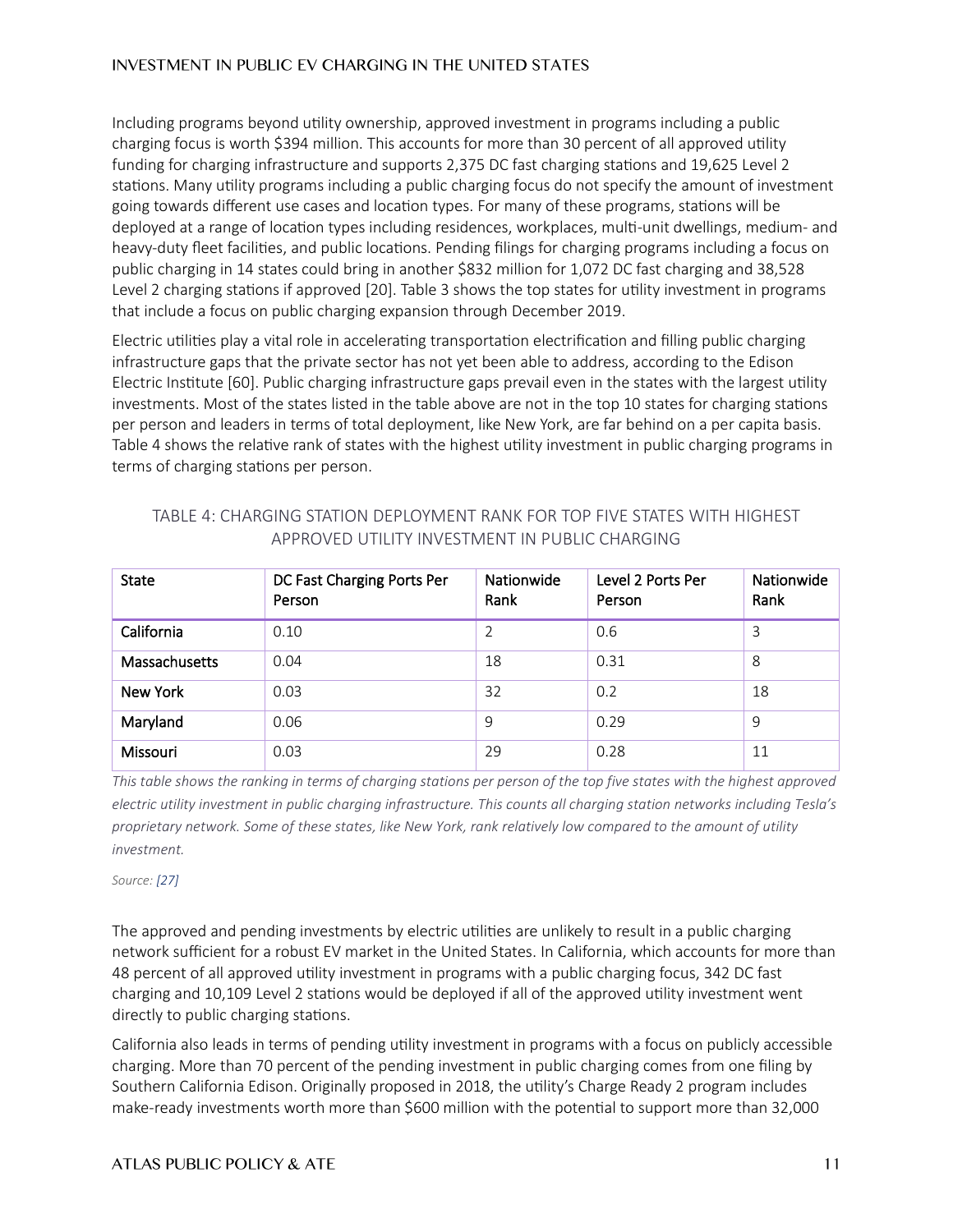public, workplace, multi-unit dwelling, and fleet charging stations. Outside of California, utilities in New York, New Jersey, and North Carolina account for most of the remaining pending investment in public charging. These programs could support more than 880 public DC fast charging stations across the three states.

Utility investment in charging infrastructure, both direct ownership and support for investment from other stakeholders, has been shown to catalyze the EV charging market and improve overall market growth over time. Utility engagement can also lessen the need for government subsidization of EV charging in the long run as the overall business case for hosting charging stations improves. However, even the states benefiting from the highest levels of utility investment require a dynamic mix of funding sources to address the charging gap.

## **DEFINING THE CHARGING GAP**

Over the next decade, a considerable gap exists between the expected amount of public charging deployment and the amount that would be needed to reach expected EV market growth across the country. Approved utility investment in California, for example, falls well short of expected charging needs in the Golden State. For DC fast charging, which is assumed to be fully accessible to the public, approved utility programs would lead to a 70 percent increase in stations compared to 2017 deployment levels [3]. At the end of 2018, the California Energy Commission estimated that the state was a quarter of the way towards their public infrastructure deployment goals for 2025. While utility investment is critical for meeting deployment targets, California will need to draw on other sources of funding to secure this projected four-fold increase in charging stations to meet EV adoption targets [61].

Other states also have considerable ground to cover to meet infrastructure deployment needs from anticipated EV market growth. Reports from MJ Bradley & Associates estimated the publicly accessible infrastructure needs across the twelve largest electric utility service territories in the country including California, Georgia, Maryland, Massachusetts, New York, Ohio, and Pennsylvania. The firm found that at least 121,000 publicly accessible EV charging stations will be needed in these states, assuming that EV market share of all new passenger vehicle sales reaches eight percent by 2025. This would require a sixfold increase from the approximately 20,000 publicly accessible charging stations already installed in these seven states at the end of 2019 [24].

The International Council on Clean Transportation (ICCT) concluded that major metropolitan regions in the state had less than 20 percent of the public infrastructure installed in 2017 that will be needed to satisfy charging demand by 2025 [22]. This estimate of a required five-fold increase in public charging infrastructure contributes to the uncertainty around the future deployment needs in a scenario where EV adoption accelerates significantly through the rest of the decade. Nationwide, 900,000 public charging ports will be needed by 2030 to meet the EV market growth predicted by the Edison Electric Institute and the Institute for Electric Innovation [23]. This represents a 16-fold increase over the 56,000 public charging ports recorded at the end of 2019.

These charging gap analyses indicate that even in a market-leading state like California, significant investment in publicly available infrastructure is necessary now in order to prepare for more EVs. Moreover, these studies indicate that each of these sectors – electric utility, private sector, and government – have an important and complementary role to play in helping to transform this market [22].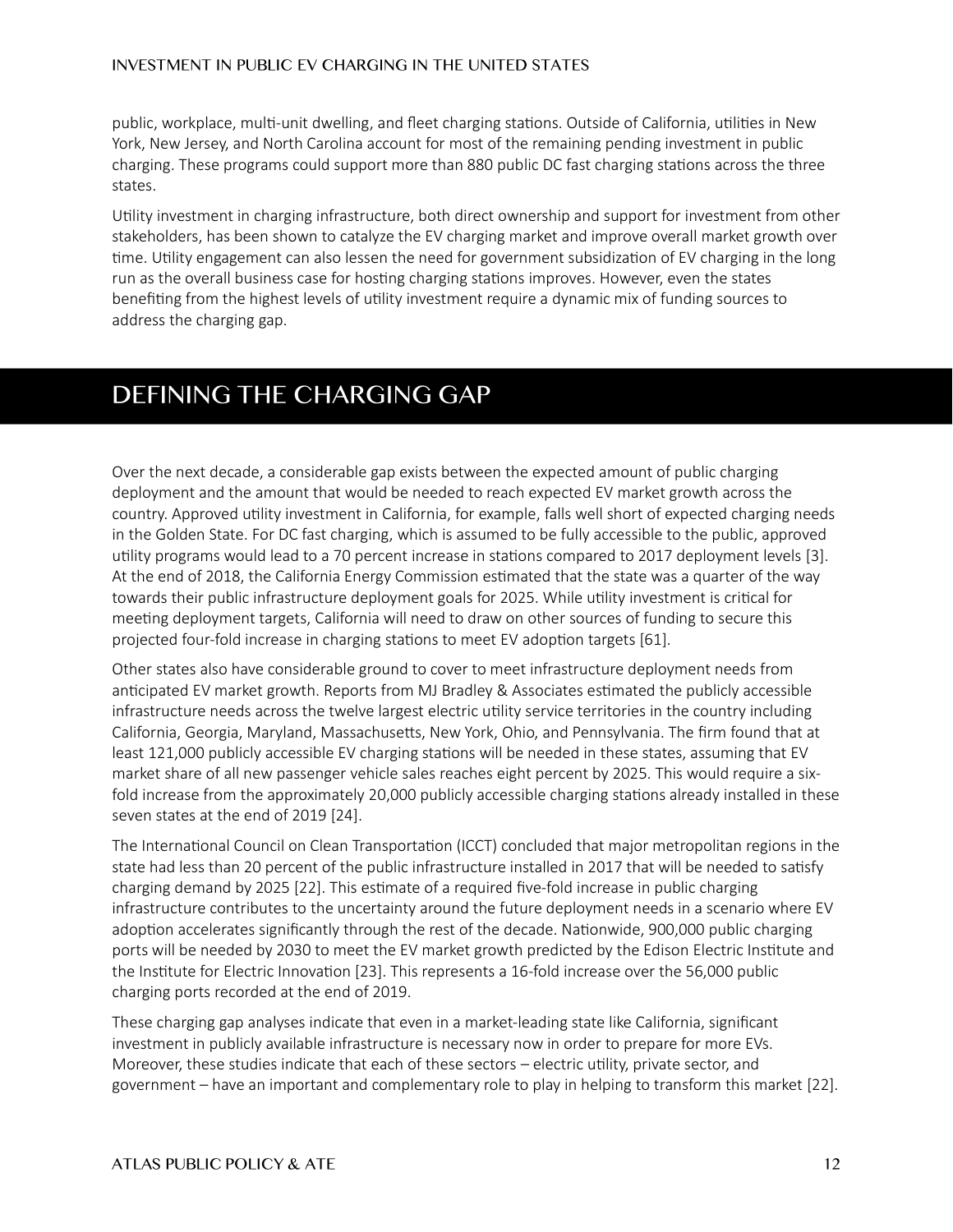# **ROOM TO GROW**

There is significant potential for an increase in investment for charging stations from the government, private, and utility sectors in the near term. As of mid-2019, most states have yet to award millions in VW Settlement funds to the expansion of the charging network (see Box 2). Electric utilities are also positioned to support the leveraging of VW Settlement funds. In Indiana, for example, the Indiana Energy Association includes several electric utilities who are encouraging utility-administered investment of settlement funds in fast charging networks along highway corridors to boost EV adoption in the region [62].

#### Box 2. VW Settlement Promises More Charging Investment

More than \$315 million has been directly allocated to charging station investment through the VW Settlement [37].

- Only \$34 million of this has been awarded across 11 states
- Virginia accounts for the largest investment so far at \$14 million
- 35 states have allocated the maximum 15 percent of total settlement funds to charging expansion

Looking beyond VW Settlement funds, electric utility programs pending approval could more than double the amount of investment already seen in programs supporting public charging. Notable investments in states like North Carolina and New Jersey alone could bring in more than \$275 million for public charging, if approved by electric utility regulators [20]. In addition, network roaming partnerships between charging service providers like ChargePoint and Electrify America can improve the customer experience and capitalize on increasing EV charging demand. Public investment in charging infrastructure can also help private companies and individual investors achieve shorter payback periods and improve the business case for hosting public charging stations. The pool of public funding resources could accelerate significantly in the near term as VW Settlement programs and large state programs like California's CALeVIP spend their funds.

## **REFERENCES**

- [1] Navigant Research, "Leveraging Charging Infrastructure to Accelerate EV Sales," October 2019. [Online]. Available: https://www.navigantresearch.com/reports/leveraging-charging-infrastructure-to-accelerateev-sales. [Accessed January 2020].
- [2] D. Nuccitelli, "Switching to electric cars is key to fixing America's 'critically insufficient' climate policies," January 2018. [Online]. Available: https://www.theguardian.com/environment/climate-consensus-97-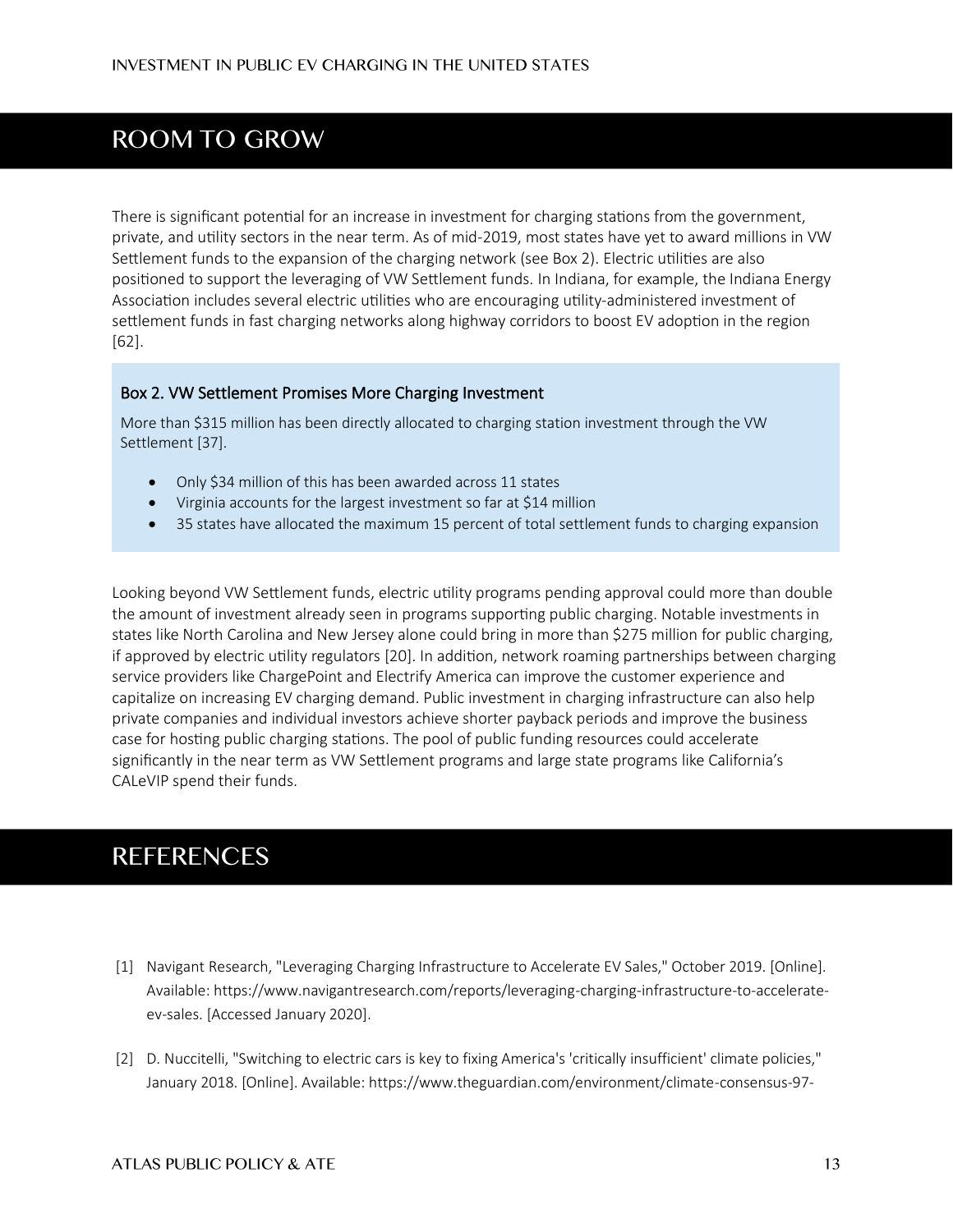per-cent/2018/jan/22/switching-to-electric-cars-is-key-to-fixing-americas-critically-insufficient-climatepolicies. [Accessed December 2020].

- [3] Atlas Public Policy, "EV Charging Deployment Dashboard," 2019. [Online]. Available: https://www.atlasevhub.com/materials/ev-charging-deployment/. [Accessed 2019 November].
- [4] Atlas Public Policy, "Assessing the Business Case for Hosting Electric Vehicle Charging Stations in New York State," June 2019. [Online]. Available: https://www.atlasevhub.com/wpcontent/uploads/2019/09/19-31-Business-Case-for-Hosting-Charging-Stations-for-publication-3.pdf. [Accessed October 2019].
- [5] California Air Resources Board, ""Electric Vehicle Supply Equipment Standard," March 2019. [Online]. Available: https://ww2.arb.ca.gov/sites/default/files/2019-03/evse-399-031119.pdf. [Accessed January 2020].
- [6] New York Public Service Commission , "Proceeding on Motion of the Commission Regarding Electric Vehicle Supply Equipment and Infrastructure," June 2019. [Online]. [Accessed January 2020].
- [7] Alternative Fuels Data Center, "Charging Plug-In Electric Vehicles in Public," October 2019. [Online]. Available: https://afdc.energy.gov/fuels/electricity\_charging\_public.html. [Accessed October 2019].
- [8] Idaho National Laboratory, "American Recovery and Reinvestment Act (ARRA) Projects," 2015. [Online]. Available: https://avt.inl.gov/content/demonstrations. [Accessed December 2019].
- [9] Clean Cities Coalition Network, "Funded Projects," 2019. [Online]. Available: https://cleancities.energy.gov/partnerships/projects. [Accessed December 2019].
- [10] Idaho National Laboratory, "Plugged In: How Americans Charge Their Electric Vehicles," 2015. [Online]. Available: https://avt.inl.gov/sites/default/files/pdf/arra/PluggedInSummaryReport.pdf. [Accessed December 2019].
- [11] Smart Columbus, "About," January 2020. [Online]. Available: https://smart.columbus.gov/about. [Accessed January 2020].
- [12] Atlas EV Hub, "Public Awards and Funding Dashboard," 2019. [Online]. Available: https://www.atlasevhub.com/materials/public-agency-requests-funding-awards/. [Accessed June 2019].
- [13] ChargePoint, "ChargePoint Announces the Successful Completion of its ARRA-Funded ChargePoint America Program," June 2013. [Online]. Available: https://www.chargepoint.com/about/news/chargepoint-announces-successful-completion-its-arrafunded-chargepoint-america-program/.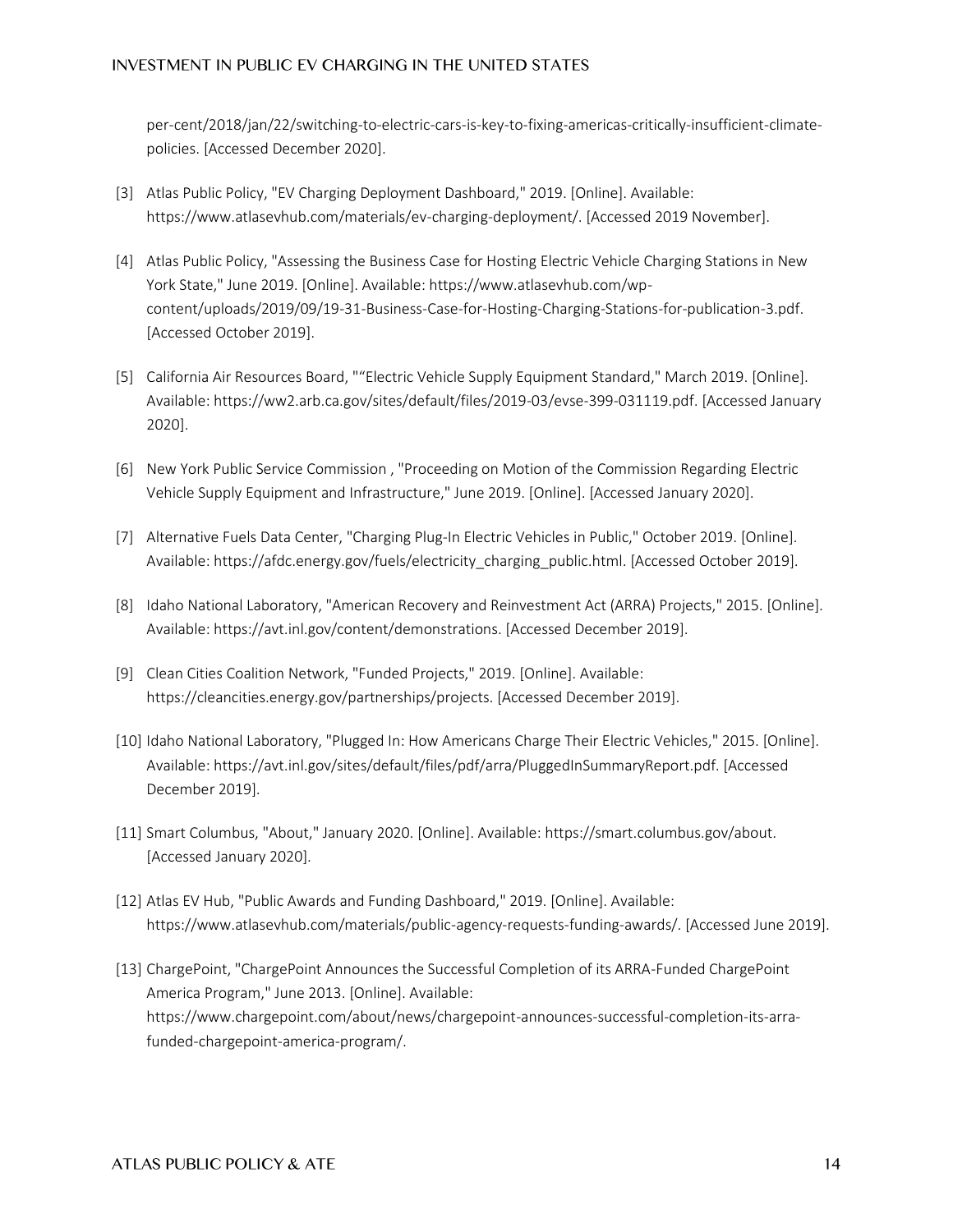- [14] Atlas EV Hub, "Global Private Investment Dashboard," 2019. [Online]. Available: https://www.atlasevhub.com/materials/private-investment/. [Accessed June 2019].
- [15] J. S. John, "ECOtality Faces Bankruptcy, Despite DOE Grants," August 2013. [Online]. Available: https://www.greentechmedia.com/articles/read/ecotality-faces-bankruptcy-depsite-doe-grants. [Accessed January 2020].
- [16] Blink Charging , "About Blink Charging," 2018. [Online]. Available: https://www.blinkcharging.com/about. [Accessed January 2020].
- [17] E. Russo, "Public electric-car charging stations sit idle most of time," January 2015. [Online]. Available: https://www.seattletimes.com/seattle-news/public-electric-car-charging-stations-sit-idle-most-of-time/. [Accessed February 2020].
- [18] Center for Strategic and International Studies, "Utility Involvement in Electric Vehicle Charging Infrastructure: California at the Vanguard," April 2016. [Online]. Available: https://www.csis.org/analysis/utility-involvement-electric-vehicle-charging-infrastructure-californiavanguard. [Accessed January 2020].
- [19] California Energy Commission, "Clean Energy and Pollution Reduction Act SB 350," January 2020. [Online]. Available: https://www.energy.ca.gov/rules-and-regulations/energy-suppliers-reporting/cleanenergy-and-pollution-reduction-act-sb-350. [Accessed January 2020].
- [20] Atlas EV Hub, "Utility Filings Dashboard," 2019. [Online]. Available: https://www.atlasevhub.com/materials/electric-utility-filings/. [Accessed June 2019].
- [21] Alliance For Transportation Electrification, "Vehicle-Grid Integration," October 2019. [Online]. Available: https://atlaspolicy.com/rand/vehicle-grid-integration/. [Accessed November 2019].
- [22] International Council on Clean Transportation, "Quantifying the electric vehicle charging infrastructure gap across U.S. markets," January 2019. [Online]. Available: https://www.theicct.org/publications/charging-gap-US. [Accessed June 2019].
- [23] Edison Electric Institute, Institute for Electric Innovation, "Electric Vehicle Sales Forecast and the Charging Infrastructure Required Through 2030," November 2018. [Online]. Available: https://www.edisonfoundation.net/iei/publications/Documents/IEI\_EEI%20EV%20Forecast%20Report\_ Nov2018.pdf. [Accessed January 2020].
- [24] MJ Bradley & Associates, "Accelerating Investment in Electric Vehicle Charging Infrastructure," March 2018. [Online]. Available: https://www.mjbradley.com/sites/default/files/Ceres\_PEVinfraAnalysis\_120617.pdf. [Accessed January 2020 ].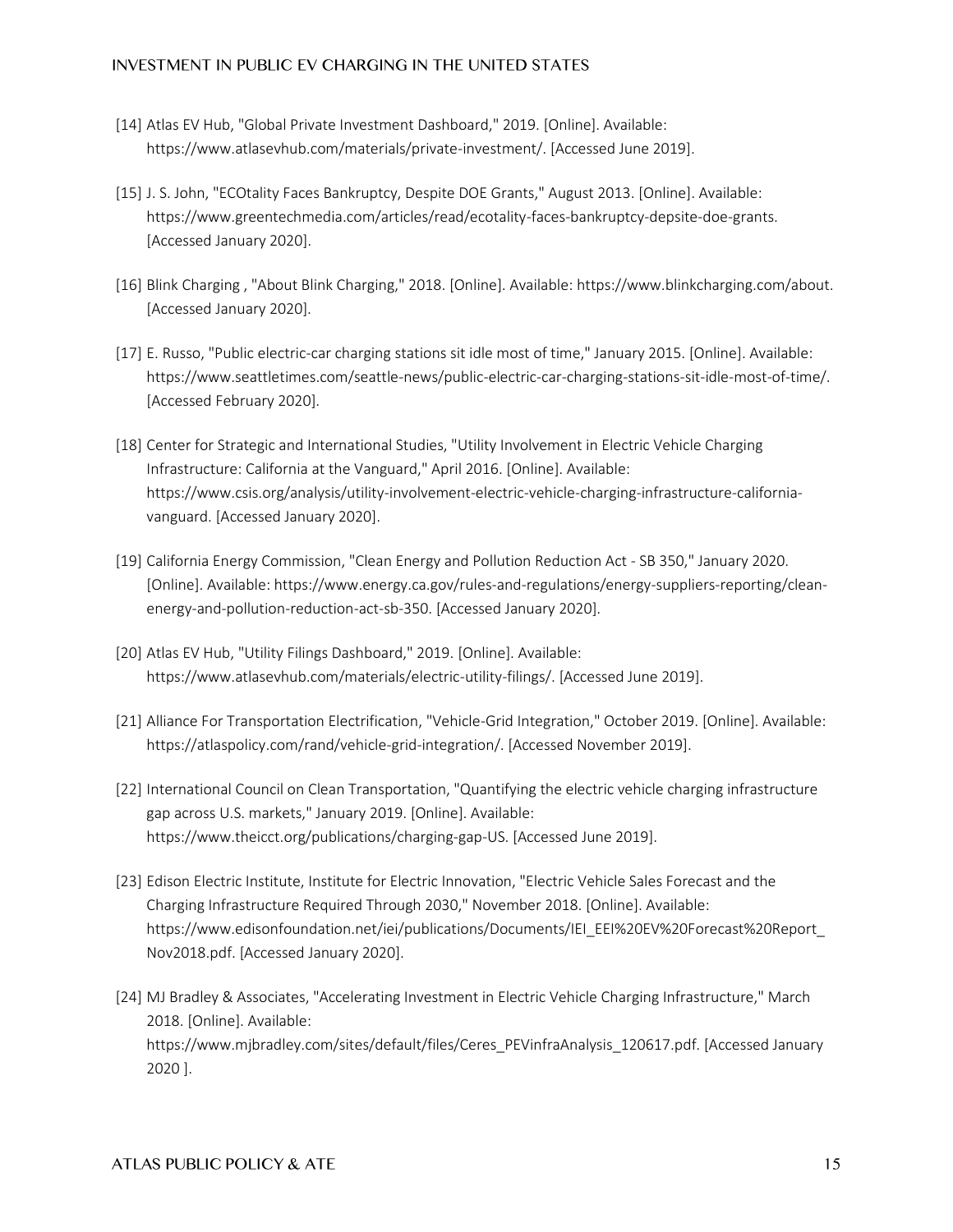- [25] Tax Policy Center, "Credit Type and Amount," 3 October 2019. [Online]. Available: https://www.taxpolicycenter.org/statistics/credit-type-and-amount. [Accessed October 2019].
- [26] Electrek, "US extends tax credits for EV chargers, motorcycles, fuel cells, again retroactively," 18 December 2019. [Online]. Available: https://electrek.co/2019/12/18/us-extends-tax-credits-for-evchargers-motorcycles-fuel-cells-again-retroactively/. [Accessed 19 January 2020].
- [27] Atlas EV Hub, "State EV Sales and Model Availability," 2019. [Online]. Available: https://www.atlasevhub.com/materials/state-ev-sales-and-model-availability/. [Accessed June 2019].
- [28] New York Power Authority, "EVolve NY," 2019. [Online]. Available: https://www.nypa.gov/innovation/programs/evolveny. [Accessed June 2019].
- [29] New York State Energy Research and Development Authority , "Governor Cuomo Announces \$31.6 Million in Funding Available to Dramatically Expand Electric Vehicle Usage," February 2019. [Online]. Available: https://www.nyserda.ny.gov/About/Newsroom/2019-Announcements/2019-02-08-Governor-Cuomo-Announces-Millions-in-Funding-Available-to-Dramatically-expand-Electric-Vehicle-Usage. [Accessed June 2019].
- [30] New York State Department of Taxation and Finance , "FY 2020 Annual Report on New York State Tax Expenditures," 2019. [Online]. Available: https://www.budget.ny.gov/pubs/archive/fy20/exec/ter/fy20ter.pdf. [Accessed November 2019].
- [31] California Energy Commission, "Clean Transportation Program," October 2019. [Online]. Available: https://www.energy.ca.gov/programs-and-topics/programs/clean-transportation-program. [Accessed October 2019].
- [32] California Energy Commission, "CEC Approves \$95 Million Plan for Critical Clean Transportation Investments," September 2019. [Online]. Available: https://www.energy.ca.gov/news/2019-09/cecapproves-95-million-plan-critical-clean-transportation-investments. [Accessed September 2019].
- [33] California Electric Vehicle Infrastructure Project , "About CALeVIP," 2019. [Online]. Available: https://calevip.org/about-calevip. [Accessed June 2019].
- [34] Maryland Energy Administration, "Electric Vehicle Supply Equipment (EVSE) Rebate Program 2.0," December 2019. [Online]. Available: https://energy.maryland.gov/transportation/Pages/incentives\_evserebate.aspx. [Accessed January 2020].
- [35] Colorado Energy Office, "Electric Vehicle Fast-Charging Corridors," November 2018. [Online]. Available: https://energyoffice.colorado.gov/electric-vehicle-fast-charging-corridors. [Accessed January 2020].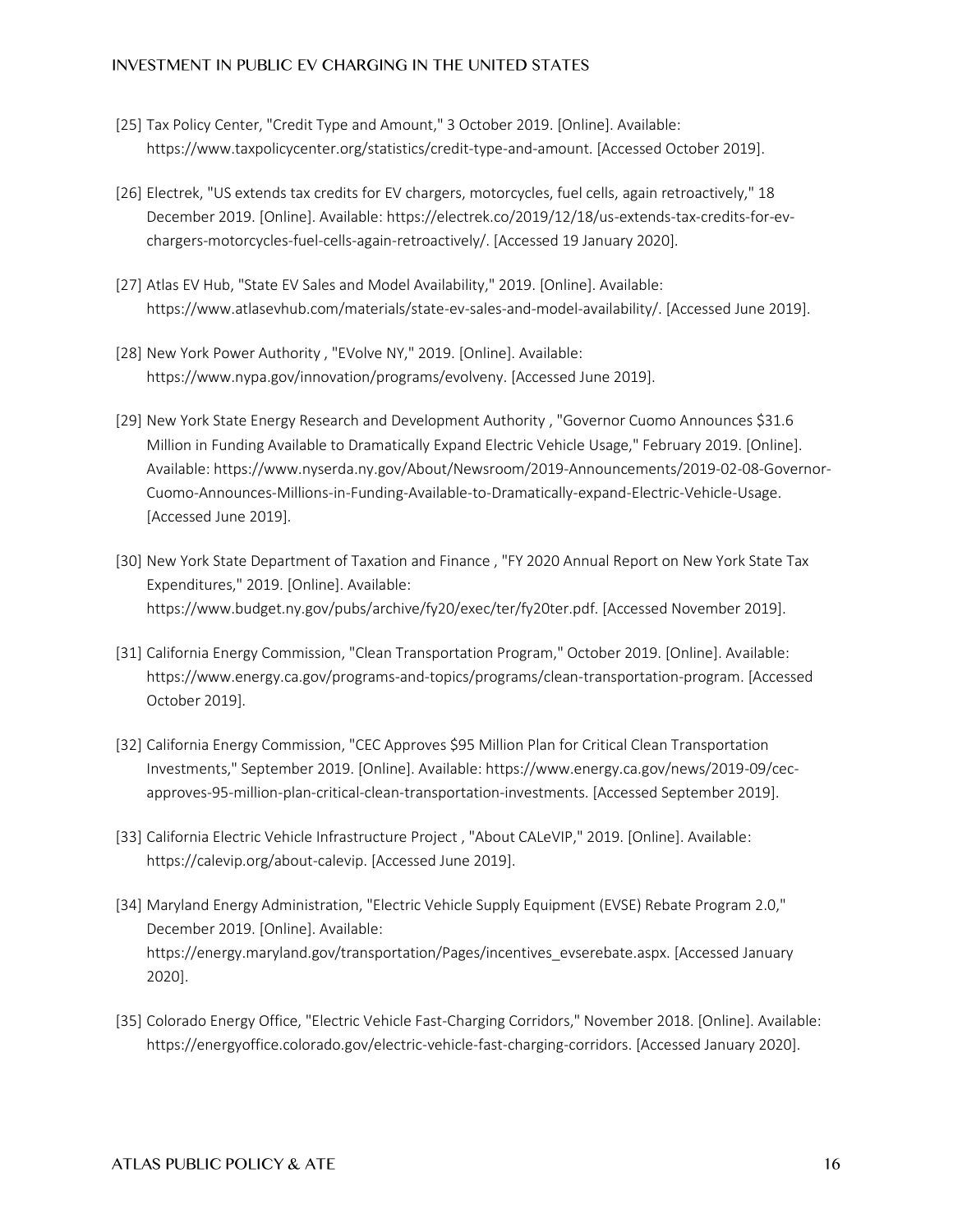- [36] Efficiency Maine, "Maine's Electric Vehicle Supply Equipment Initiative," July 2019. [Online]. Available: https://www.efficiencymaine.com/docs/Electric\_Vehicle\_Supply\_Equipment\_Working\_Plan.pdf. [Accessed November 2019].
- [37] Atlas EV Hub, "State Tracking Dashboards," 2019. [Online]. Available: https://www.atlasevhub.com/materials/vw-environmental-mitigation-fund-tracking/#state-trackingdashboards. [Accessed June 2019].
- [38] S. Zheng, "Is California's Low Carbon Fuel Standard Incentivizing Electric Vehicle Deployment?," May 2019. [Online]. Available: https://www.cleanenergyfinanceforum.com/2019/05/29/is-californias-lowcarbon-fuel-standard-incentivizing-electric-vehicle-deployment. [Accessed November 2019].
- [39] State of Oregon, "Oregon Clean Fuels Program," January 2020. [Online]. Available: https://www.oregon.gov/deq/aq/programs/Pages/Clean-Fuels.aspx. [Accessed January 2020].
- [40] California Air Resources Board, "LCFS Utility Rebate Programs," April 2019. [Online]. Available: https://ww3.arb.ca.gov/fuels/lcfs/electricity/utilityrebates.htm. [Accessed February 2020].
- [41] Los Angeles Department of Water and Power, "Public Charging Stations," 2020. [Online]. Available: https://www.ladwp.com/ladwp/faces/ladwp/residential/r-gogreen/r-gg-driveelectric/r-gg-depublicchargingstations? adf.ctrl-state=apck09rcn\_4&\_afrLoop=343696101750718. [Accessed February 2020].
- [42] Alternative Fuels Data Center , "California Laws and Incentives," February 2020. [Online]. Available: https://afdc.energy.gov/laws/state\_summary?state=CA. [Accessed February 2020].
- [43] Washington State Legislature, "HB 2042 2019-20," May 2019. [Online]. Available: https://apps.leg.wa.gov/billsummary/?BillNumber=2042&Year=2019&Initiative=false. [Accessed 19 January 2020].
- [44] Washngton State Legslature, "HB 1512 2019-20. Concerning transportation Electrification," 2019. [Online]. Available: https://app.leg.wa.gov/billsummary?BillNumber=1512&Year=2019&Initiative=False. [Accessed January 2020].
- [45] Office of Governor Jay Inslee, "Inslee announces bold climate legislation as part of supplemental budget rollout," January 2020. [Online]. Available: https://medium.com/wagovernor/inslee-announces-boldclimate-legislation-as-part-of-supplemental-budget-rollout-75a5a8fc65f0. [Accessed January 2020].
- [46] New York State Senate, "Senate Bill S4003A," 2019. [Online]. Available: https://www.nysenate.gov/legislation/bills/2019/s4003/amendment/a. [Accessed January 2020].
- [47] O. Eisensetein, "VW's \$2 billion penalty for diesel scam, Electrify America, builds electric charging network across US to boost EV market," April 2019. [Online]. Available: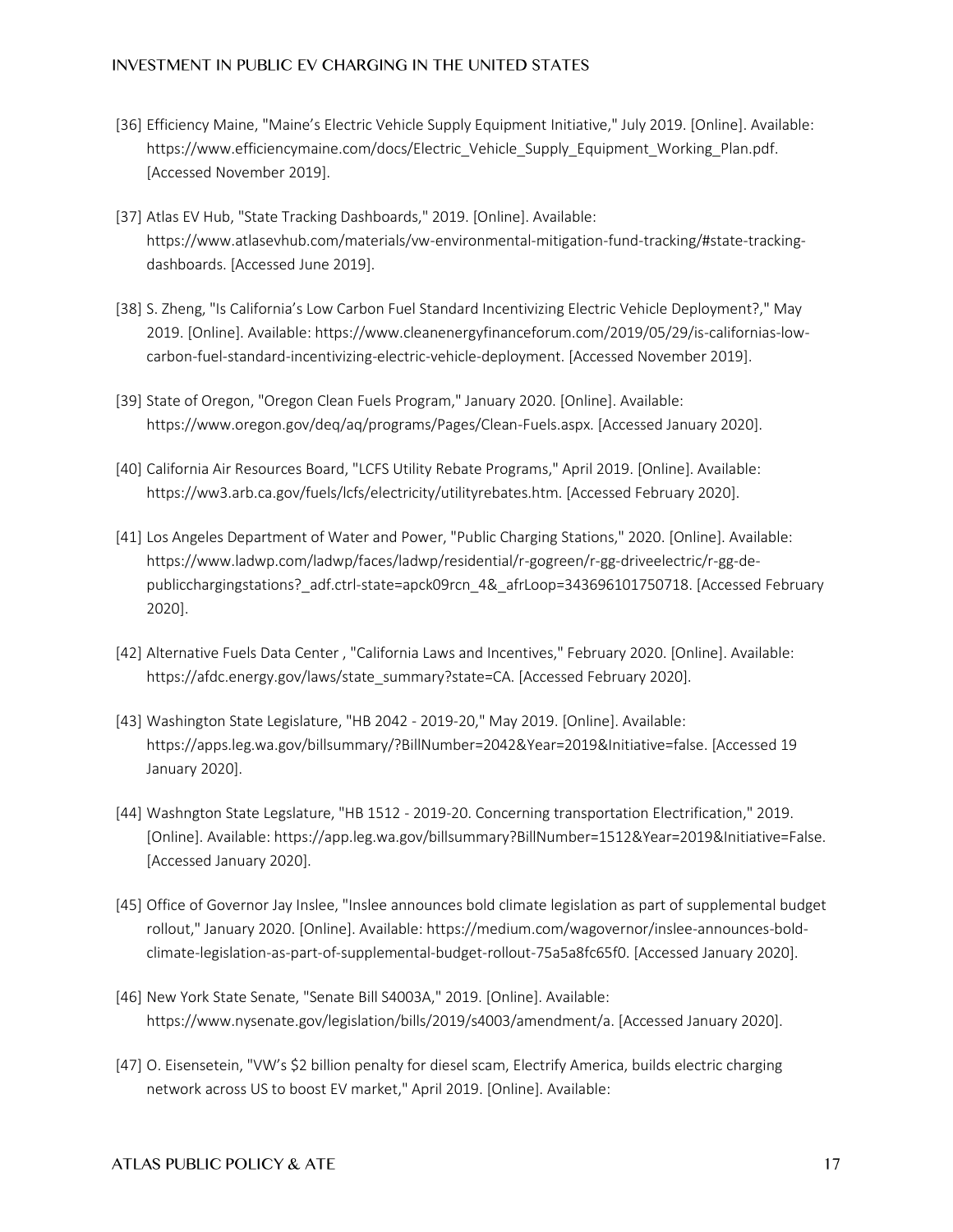https://www.cnbc.com/2019/05/10/vws-2-billion-penalty-for-diesel-scam-builds-ev-charging-networkacross-us.html. [Accessed January 2020].

- [48] California Air Resources Board , "Volkswagen Zero-Emission Vehicle (ZEV) Investment Commitment," 2019. [Online]. Available: https://ww2.arb.ca.gov/our-work/programs/volkswagen-zero-emissionvehicle-zev-investment-commitment. [Accessed August 2019].
- [49] California Energy Commission, "About CALeVIP," January 2020. [Online]. Available: https://calevip.org/about-calevip. [Accessed January 2020].
- [50] J. Spector, "Shell Acquires Greenlots to Lead North American EV Charging Push," January 2019. [Online]. Available: https://www.greentechmedia.com/articles/read/shell-acquires-greenlots-to-lead-northamerican-electric-vehicle-charging. [Accessed January 2020].
- [51] Electrify America, "About," 2019. [Online]. Available: https://www.electrifyamerica.com/about-us. [Accessed June 2019].
- [52] Electrify America, "Electrify America, ChargePoint Collaborate on Agreement to Expand Public EV Charging Access," June 2019. [Online]. Available: https://media.electrifyamerica.com/en-us/releases/64. [Accessed June 2019].
- [53] EVgo, "EVgo, Electrify America Join Forces to Increase EV Public Charging Accessibility Across the U.S.," August 2019. [Online]. Available: https://www.evgo.com/about/news/evgo-electrify-america-join-forcesto-increase-ev-public-charging-accessibility-across-the-us/. [Accessed November 2019].
- [54] Open Charge Point Interface, "The open and independent roaming protocol for electric vehicles," January 2020. [Online]. Available: https://ocpi-protocol.org/. [Accessed January 2020].
- [55] D. Kuipers, "Settlement may bring EV infrastructure to California," April 2012. [Online]. Available: https://www.latimes.com/science/la-xpm-2012-apr-30-la-me-gs-settlement-brings-ev-infrastructure-tocalifornia-20120430-story.html. [Accessed February 2020].
- [56] California Public Utilities Commission , "CPUC/NRG Settlement Agreement," 2019. [Online]. Available: https://www.cpuc.ca.gov/General.aspx?id=5936. [Accessed June 2019].
- [57] J. Spector, "LS Power Acquires Electric Vehicle Fast-Charging Specialist EVgo," December 2019. [Online]. Available: https://www.greentechmedia.com/articles/read/ls-power-acquires-fast-charging-specialistevgo-from-vision-ridge-partners. [Accessed January 2020].
- [58] EVgo, "Nissan and EVgo expand charging network with 200 new EV fast chargers," August 2019. [Online]. Available: https://www.evgo.com/about/news/nissan-and-evgo-expand-charging-network-with-200 new-ev-fast-chargers/. [Accessed January 2020].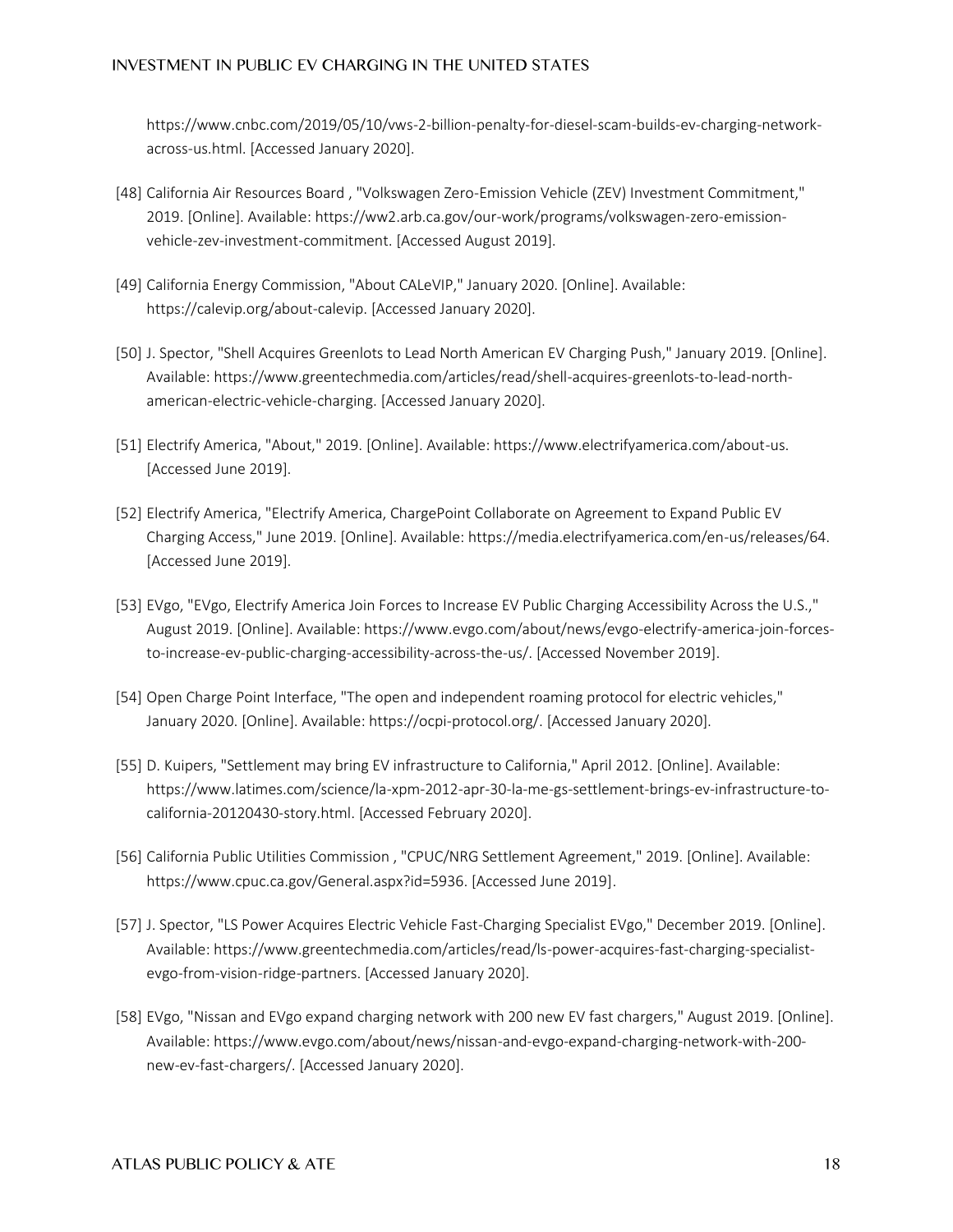- [59] P. Valdes-Dapena, "First on CNN Business: GM and Bechtel plan to build thousands of electric car charging stations across the US," May 2019. [Online]. Available: https://www.cnn.com/2019/05/28/business/gm-bechtel-electric-car-charging-stations/index.html. [Accessed January 2020].
- [60] Edison Electric Institute, "Accelerating Electric Vehicle Adoption," EEI, 2018.
- [61] California Enegy Commission, "Tracking Progress: Zero-Emission Vehicles and Infrastructure," December 2019. [Online]. Available: https://www.energy.ca.gov/sites/default/files/2019-12/Zero-Emission\_Vehicles\_and\_Infrastructure\_ada.pdf. [Accessed January 2020].
- [62] Indiana Energy Association, "Indiana Energy Providers Propose Projects to Promote Electric and Natural Gas Vehicles," April 2018. [Online]. Available: https://www.indianamichiganpower.com/info/news/viewRelease.aspx?releaseID=2554. [Accessed January 2020].